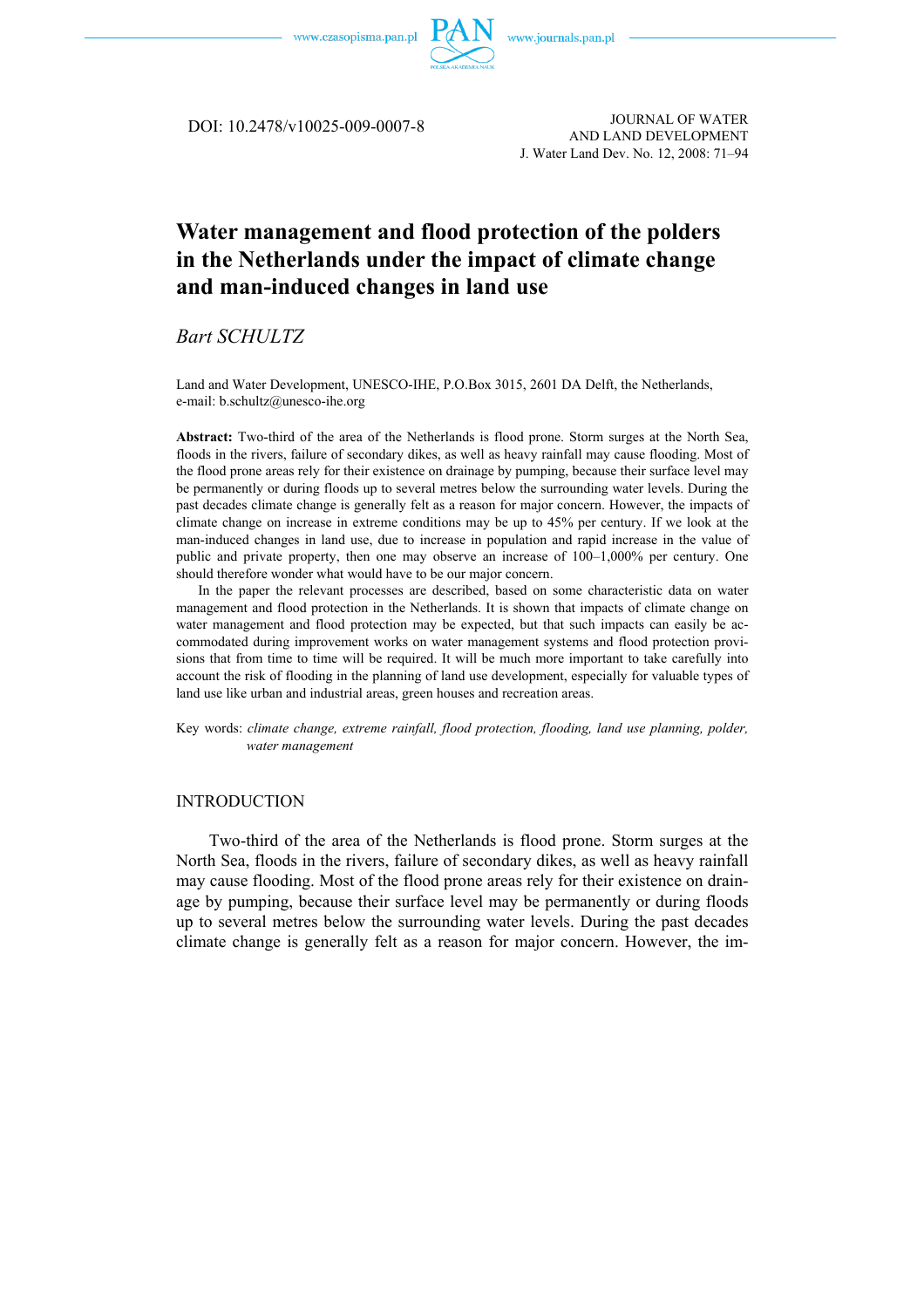www.journals.pan.pl

pacts of climate change on increase in extreme conditions may be up to 45% per century. If we look at the man-induced changes in land use, due to increase in population and rapid increase in the value of public and private property, then one may observe an increase of  $100 - 1,000\%$  per century. One should therefore wonder what would have to be our major concern.

In the paper the relevant processes are described, based on some characteristic data on water management and flood protection in the Netherlands.

## DEVELOPMENT OF WATER MANAGEMENT IN THE FLOOD PRONE AREA

The history of water management in the Netherlands shows how the original natural landscape was transformed into a man-made landscape and has led to a never-ending struggle with the water. Water may come from all directions into the flood prone area: over land via rivers (floods), from the seaside (storm surges), from above (excessive rainfall) and from the subsoil (seepage). Human intervention is continuously needed to be able to survive (DE BRUIN and SCHULTZ, 2003).

The first inhabitants of the lowlands settled on the natural levees and creek ridges along the rivers and marshes, on the sandy grounds and the strips of clay behind the dunes. Later on, in the  $10<sup>th</sup>$  century their descendants moved into the adjacent, huge peat areas further away from the rivers and the coastline. They lowered the groundwater levels in these areas, which were then situated a few meters above mean sea level. This first cultivation process was more or less completed in the  $14<sup>th</sup>$  century. Until date this has left its in ineradicable mark on the landscape in the flood prone part of the Netherlands (Man-made lowlands, 2004).

In the  $14<sup>th</sup>$  century local communities that had settled and developed in the first danger zone for floods, started connecting their local dikes. This was the beginning of collective dike construction that would last for several centuries. This second radical intervention in the natural water saturated alluvial lands generated a complicated hydraulic and hydrological chain reaction that presently is still going on and will go on in future (DE BRUIN and SCHULTZ, 2003). The cultivation of the peat lands caused a considerable drop of the surface level due to subsidence and oxidation in the course of the centuries, amounting to 4–5 m up till now (Fig. 1). It urged the need to reclaim the old cultivated grounds and transform them into 'polders<sup>'1)</sup>, initially by means of small primitive sluices that could be opened at low outside water levels. In the course of the  $15<sup>th</sup>$  century the windmills were to bring

 $\overline{\phantom{0}}$ 

<sup>&</sup>lt;sup>1)</sup> A polder is a level area, in its original state subject to high water levels (permanently or seasonally, originating from either groundwater or surface water), but which through impoldering is separated from its surrounding hydrological regime in such a way that a certain level of independent control of its water table can be realized (SEGEREN, 1983)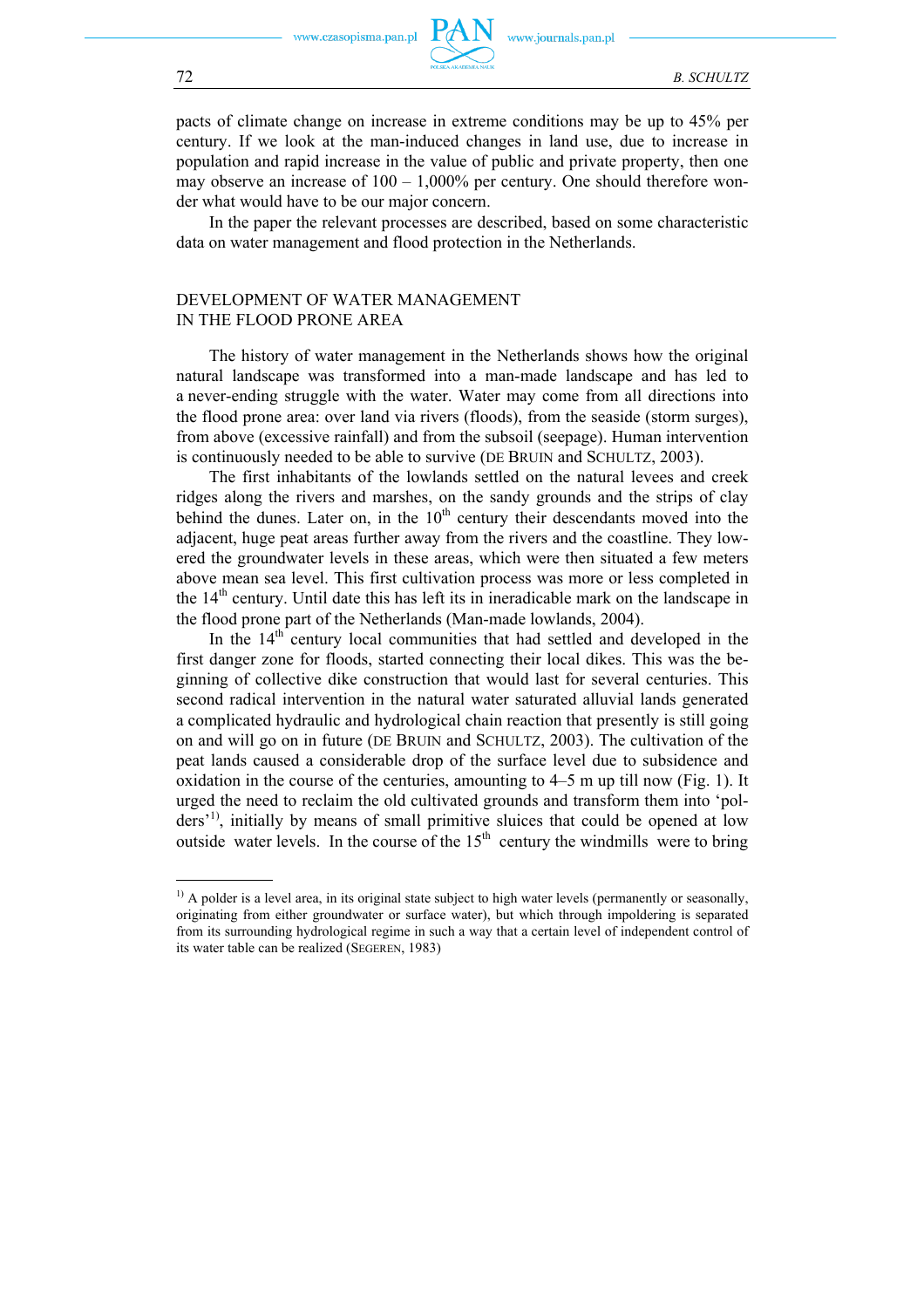www.czasopisma.pan.pl

*Water management and flood protection of the polders…* 73



Fig. 1. Subsidence and sea level rise in the Netherlands (DE JONG *et al*., 1999)

help. In the course of the  $19<sup>th</sup>$  century these windmills were replaced by steam-driven pumping engines and in the  $20<sup>th</sup>$  century by electric and diesel engines (SCHULTZ, 1982b).

For the drainage of the cultivated land numerous pumping stations are needed, in particular in those areas that are situated below mean sea level. The main system of normalized creeks, drains, lakes, collection and transport system for superfluous polder water has developed through ages, it still needs fundamental improvement and extension. This is mainly caused by the urbanization and industrialization, but also by the mechanization and further optimisation of agriculture and the diversification of rural land use. Especially during the last fifty years a considerable change in land use has occurred, in particular with regard to urban expansion, horticulture, development of industry and recreational facilities. In some cases special uses have been developed, such as Schiphol International Airport in the polder Haarlemmermeer, which was a lake of 18,100 ha that was reclaimed between 1840–1852 and has a surface level of about 3.5 m-MSL (Mean Sea Level).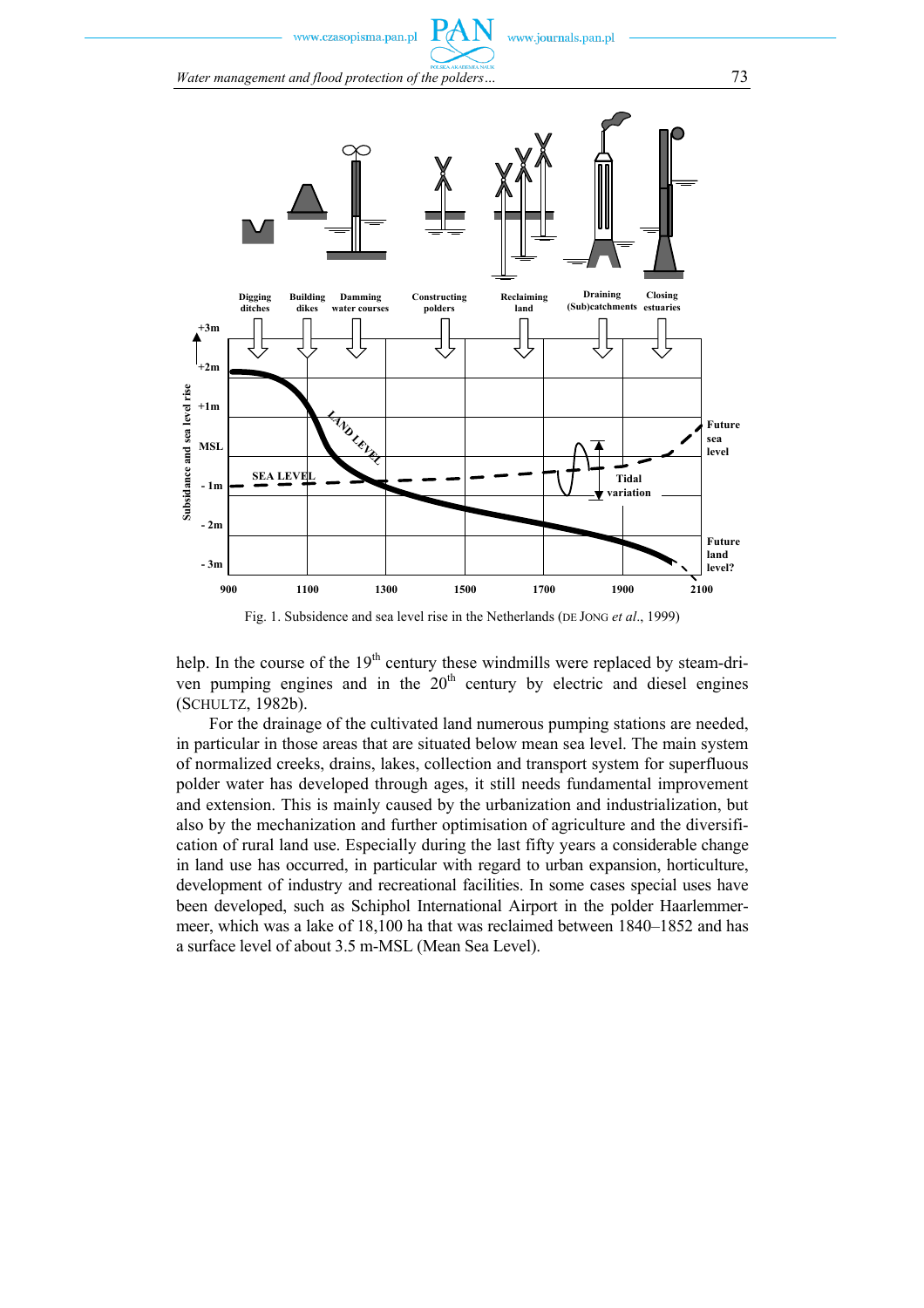In the first decades after the Second World War quality problems became manifest as well and required fundamental changes in institutional set up of the system of water management in the country, which have especially been implemented after the acceptance of the Law on Pollution of Surface Waters of 1970. Gradually 'water' became a limiting factor in spatial planning on a national scale.

Due to all these developments the population in the flood prone areas has increased from about 7 million in 1950 to about 12 million at present (Man-made lowland, 2004). The value of buildings, infrastructure and property has increased about six times during the same period and is at present about  $\epsilon$  4,000 billion. Although the population is still only slightly growing, the value of buildings and property is expected to double in the next thirty years. Nowadays the Netherlands has a land area of 3,387,350 ha of which about 65% is flood prone. To a large extent this area consists of polders. Four types of polders may be distinguished (Fig. 2):



Fig. 2. The flood prone area in the Netherlands (SCHULTZ, 1993)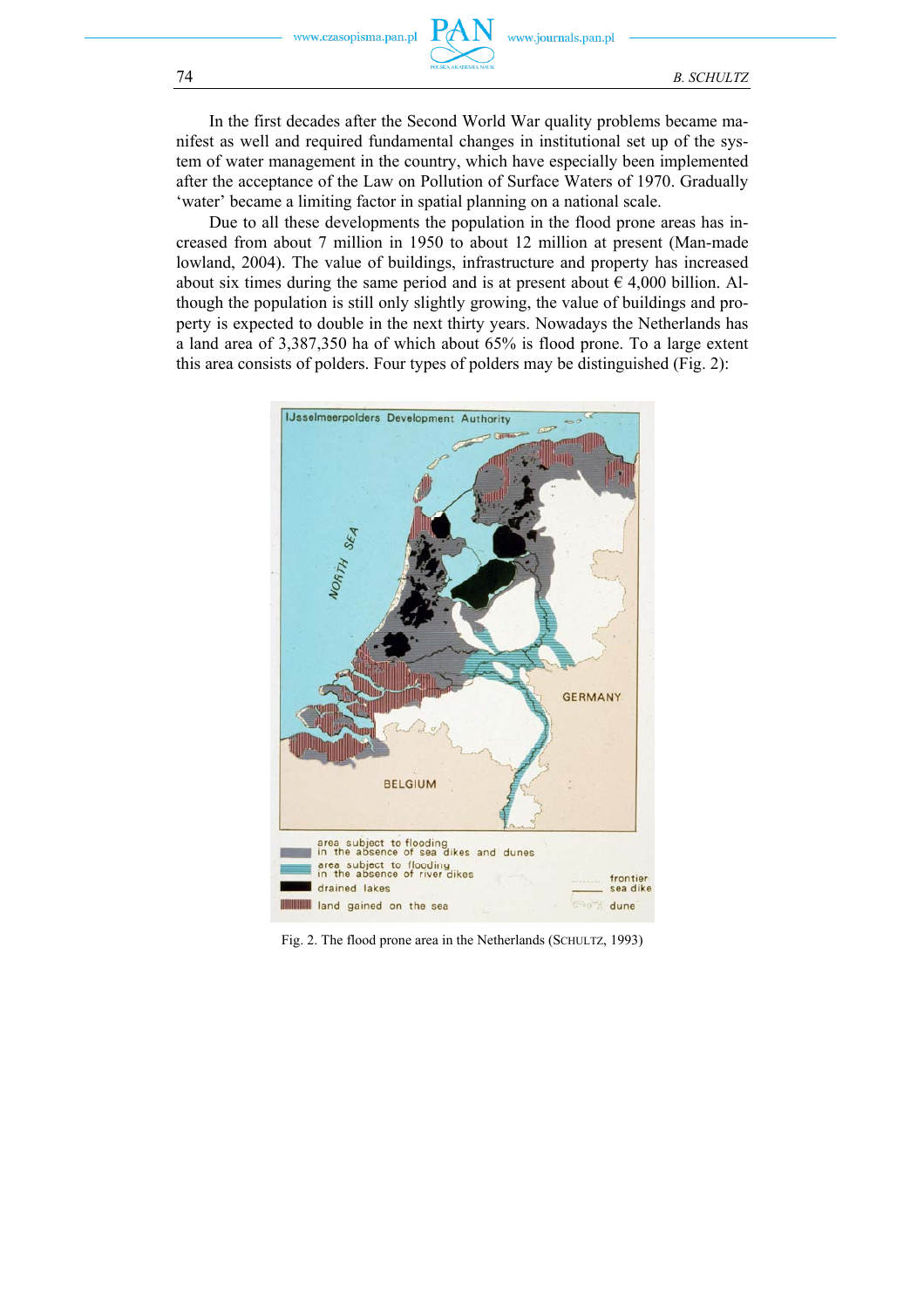sonisma nan nl

*Water management and flood protection of the polders…* 75

- − areas subject to flooding in the absence of sea dikes and dunes;
- − areas subject to flooding in the absence of river dikes;
- − lands gained on the sea;
- − drained lakes.

### DEVELOPMENT OF FLOOD PROTECTION

The major river with respect to flood protection in the Netherlands is the River Rhine, followed by River Meuse. In this paper focus will be on flood protection with respect to River Rhine. The Rhine originates in Switzerland, with tributaries originating in Switzerland, Germany, France and the Netherlands. The river is both a rainfed and a meltwater river, it has a length of over 1,300 km and its basin covers a surface of  $185,000 \text{ km}^2$ . The greater part (65%) of the surface water of the Netherlands originates from it. The average discharge of the Rhine at Lobith – where the river enters the Netherlands – is  $2,200 \text{ m}^3 \cdot \text{s}^{-1}$ . At this discharge the water level there is almost 11 m+MSL (Man-madeVAN DE VEN, 2004; VAN BOETZELAER and SCHULTZ, 2005a; DE BRUIN, 2006).

High water levels have been the cause of many cases of flooding, of which the impacts have substantially increased due to land subsidence, population growth and increase in value of buildings and infrastructure. Over the centuries various measures have been taken and approaches followed to protect the flood prone area against flooding up to certain levels of safety. At a discharge of  $10,000 \text{ m}^3 \cdot \text{s}^{-1}$  at Lobith a certain threat for the safety of the dikes along the Netherlands part of the Rhine and its branches may develop. High water levels in two of the branches of the Rhine can be noticed as far as halfway the polder Alblasserwaard – southeast of the city of Rotterdam – west of which is the 'delta-area', where high water levels are caused by storm surges from the sea. Here the river is so wide and there are so many branches that high upstream water levels have hardly any influence. Between the river area and the delta there is a transition zone where both high discharges and storm surges may cause high water levels. It is, however, highly improbable that a storm surge may coincide with a high discharge of the river, as storm surges occur in quite different weather conditions than high discharges of the rivers.

The first river flood that has been recorded was the bursting of the northern dike along the Lower Rhine system in 1233. About 1200, the surface level of the peat land north of the Lower Rhine system had already dropped considerably as a result of age-long, gradual land subsidence and oxidation (DE BRUIN and SCHULTZ, 2003). In the case of collapse of the northern dike along the Lower Rhine system, a very large area in the present provinces of Utrecht and South-Holland would be flooded. Between 1250 and 1600 bursting of dikes did not only occur more often but the flooded area became increasingly larger. This was partly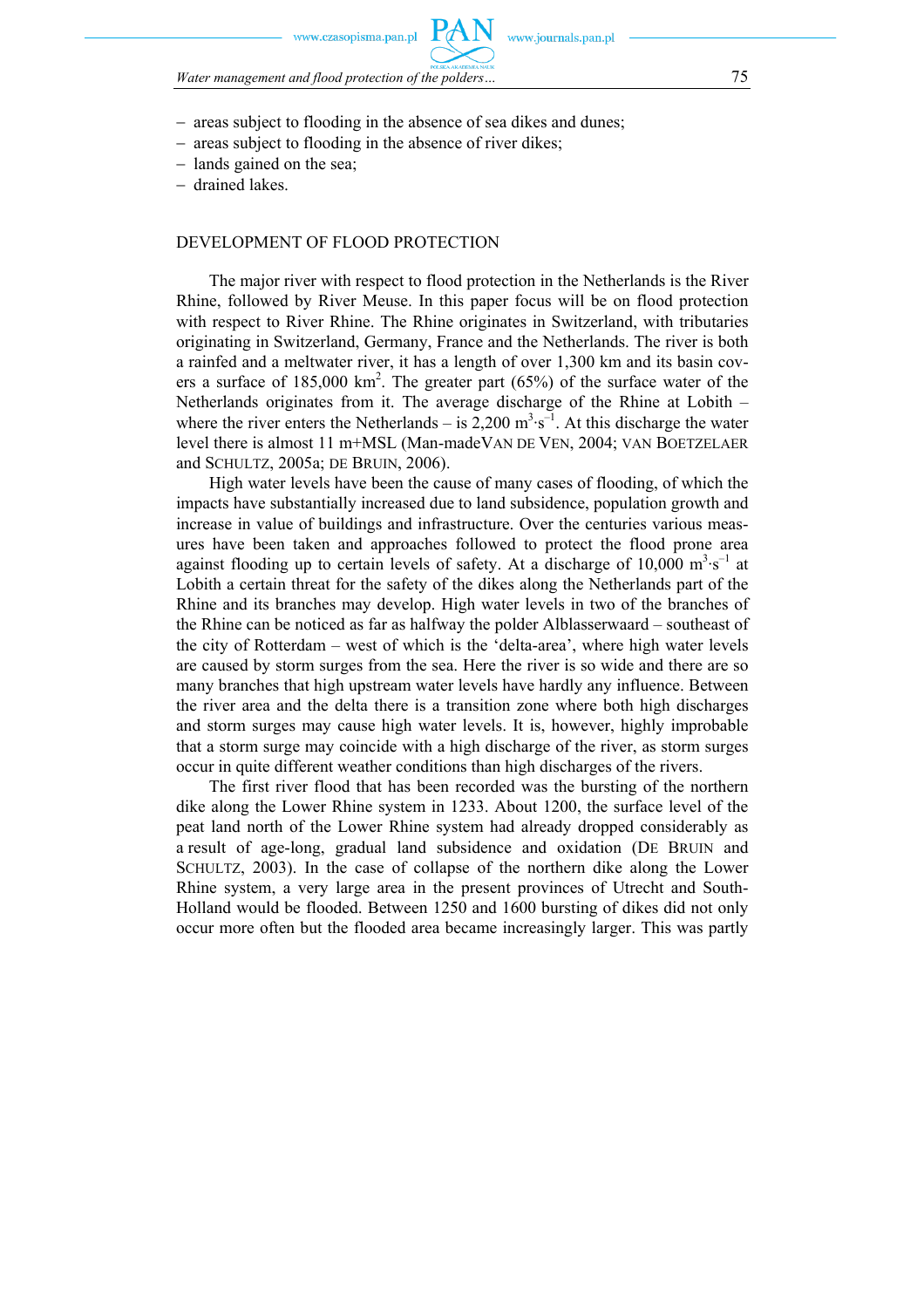as a result of the land subsidence in the peat areas. If the ground level in a large area had dropped to only some dozen centimetres above mean sea level, this entire area might be flooded in the case of a dike burst.

Apart from large cases of flooding, there were a lot of local cases too. From the dozens of floods, which swept the Dutch coast between 1250 and 1600, at least twenty led to large disasters. The worst disaster that ever hit the Netherlands was the All Saints Flood of November  $1<sup>st</sup>$  1570. This flood hit the entire coastal area. Following this flood many dikes were strengthened and many measures were taken to improve dike management (Man-made lowlands, 2004).

Because of the heightening of the dikes flooding became less frequent, however, those that did occur became disasters. Only in the sixteenth century an accurate description was found of a flood disaster, at which occasion there was quite a chain of related dike bursts and the entire river area was flooded. Similar disasters occurred repeatedly in the following centuries. Around 1800 severe flooding hit the river area practically every decade.

River flooding was of great concern in the first half of the nineteenth century. Several times broadly based commissions were set up that had to investigate how such disasters could be prevented. Not only were the dikes strengthened, but also the riverbed was improved during this period. In 1849 two inspectors of Rijkswaterstaat were assigned to study the plans of the two river commissions and the extensive literature on this subject. Their recommendation was that any river had to be brought in such a state that it could independently discharge the upstream water and ice. For that purpose they introduced the so-called standard width for the rivers. They determined the optimal width a river would have to fulfil. This width increased in the direction of the mouth. So the width of the Waal would have to be 360 m at the upstream, and 600 m downstream. These standard widths were based on practice. After 1848 due attention was given to river improvement. The increase in prosperity in the rural areas helped to promote a better maintenance of the dikes. The value of land had increased, which resulted in higher revenues for the waterboards. These additional funds were used to strengthen and heighten the dikes. From 1850 onwards, large improvement works were carried out in the rivers. These works aimed both at making the rivers suitable for the discharge of peak flows and ice, and at redesigning them into adequate shipping routes. The river dikes were not only heightened and widened, but also given a basalt slope at dangerous places. The idea was that by the dike reinforcements and the river improvements the danger for flooding from the side of the rivers was taken away for the greater part. This vision was too optimistic, which became clear from the flooding of 1926. As a consequence of this flooding, another large-scale strengthening of dikes took place. It was decided that all dikes along the Waal and the Lower-Rhine should be heightened to one metre above the highest water level of 1926.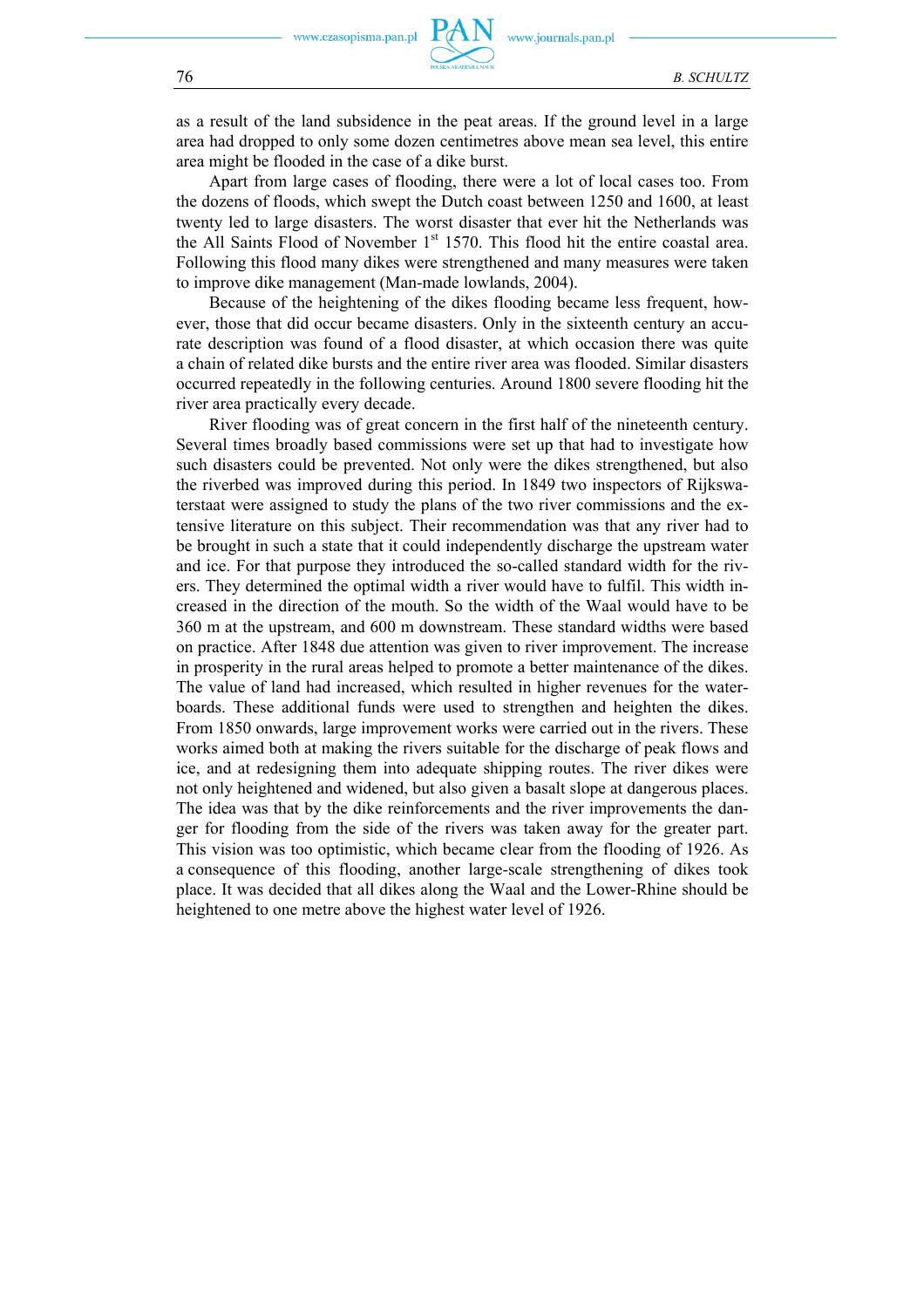zasopisma.pan.pl

*Water management and flood protection of the polders…* 77

Before 1960 high water levels and flooding, which were caused by ice dams, could occur locally. In particular, between 1650 and 1850 ice dams were the cause of many cases of flooding. Due to the warming of the water through the discharge of cooling water and busy shipping, the development of ice dams has become practically impossible these days (VAN BOETZELAER and SCHULTZ, 2005b).

Large-scale dike reinforcement started again after the flooding disaster of 1953 when large parts in the southwest of the Netherlands were flooded and 1,835 people died. The so-called Delta Project included the closure of coastal inlets and estuaries. Along the whole coast and in the region of the downstream rivers the flood protection structures were strengthened in an unprecedented way. For the first time the level of protection in a certain region was normative. For Central-Netherlands the flood protection structures had to give a protection against a storm surge from the sea with a chance of occurrence of one in 10,000 per year. For the river region the opinion was that the dikes had to be strong enough to resist a flooding, which had a chance of occurrence of one in 3,000 per year. By that time this standard was considered to belong to a discharge of the Rhine of  $18,000 \text{ m}^3 \cdot \text{s}^{-1}$ at Lobith, which later on proved to be an extremely high discharge. From then on this new standard of dike reinforcement is referred to as 'Normative High Water'. In the river region there developed, however, a strong criticism with respect to the planned strengthening of dikes. The opinion was that the new dikes would have a very negative impact on the beauty of the landscape and cultural heritage. Because of this the standard was adjusted to a chance of occurrence of one in 1,250 per year. To this standard belonged a discharge of the Rhine of  $15,000 \text{ m}^3 \cdot \text{s}^{-1}$  at Lobith. Furthermore, at the execution of dike reinforcements due caution had to be exercised with respect to the existing nature and scenic values of the river area. However, there was still no large-scale strengthening of dikes in the river region. This had two causes. The central government did not make enough money available and there was much distrust between the water-boards, on the one hand who made plans for dike reinforcements, and the activists, on the other hand, who mobilised their forces for landscape conservation.

At the end of December 1993 and in January 1995, very high water levels occurred in the rivers. In 1993 there was especially damage in the Meuse valley in the province of Limburg. In January 1995 the Netherlands were surprised again by very high water levels on the rivers. The Rhine had a discharge of  $12,000 \text{ m}^3 \cdot \text{s}^{-1}$  at Lobith and in the branches of the Rhine the water level was even about 25 cm higher than in 1993. The safety of the dikes was not trusted, because certain dike sections still had a safety level with a chance of occurrence of only one in 100 per year. 240,000 people and one million cattle were evacuated from the river region. Fortunately the dikes did not fail. Since 1995 structural measures have been taken. An emergency act was passed in Parliament, which was called Delta Plan Great Rivers. In this act it was laid down that the entire dike reinforcement programme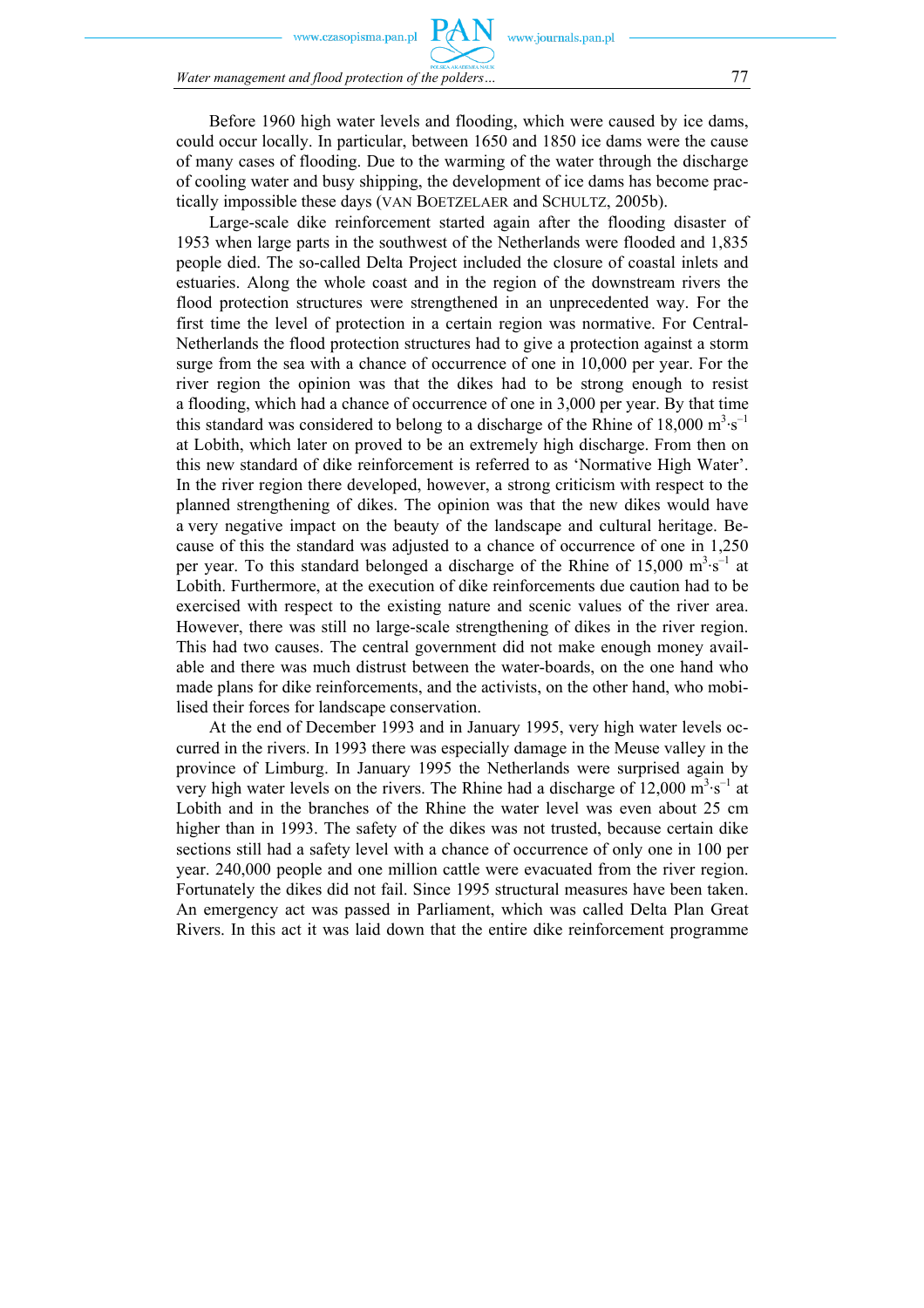www.journals.pan.pl

along the rivers had to be completed before 2000. Based on this act the dikes in the river region were indeed strengthened very quickly at the previously prescribed chance of occurrence of one in 1,250 per year. Now they protect the river region against high water levels belonging to a discharge of the Rhine of  $15,000 \text{ m}^3 \cdot \text{s}^{-1}$  at Lobith.

In the second half of the  $20<sup>th</sup>$  century, the safety along the landside of the seacoast was improved by a drastic shortening of the coastline by constructing the Zuiderzee and the Delta Project. The provisional tailpiece of these large-scale projects was the construction of a movable storm surge barrier in the open river connection between Rotterdam and the sea, the Nieuwe Waterweg (completed in 1997).

#### ROOM FOR THE RIVER

Already during the execution of the dike reinforcement along the rivers, it was questioned whether this had to be continued in future. It was realised that it might be possible that the rivers would have to discharge more water in future due to climate change. The opinion was that alternatives for heightening of the dikes had to be sought. These were looked for in the concept 'Room for the river' (2000). In this concept the aim is to lower flood levels by enlarging the river cross-section. This can, for example, be achieved by lowering of groynes in the river beds, digging up the areas of higher ground, or by making channels in the river forelands or the floodplains, by replacing road accesses and railways on dikes by bridges, by digging at several places, and even by moving certain dike sections inland (Fig. 3). In addition, there were plans for controlled flooding of certain areas, the so-called emergency flooding areas, when there would be the threat of dike breaches. In order to prepare a principle decision on the works to be done in the branches of the Rhine the procedure of the so-called National Land Use Policy Decision has been completed and was approved by Parliament in January 2007. It has a similar status as an act. To achieve the objectives the government has allocated  $\epsilon$  2.2 billion for safety against high water levels in the river region. This policy decision was based on a detailed review of the safety situation in the Netherlands, an Environmental Impact Analysis on various alternative options and an economic analysis in which costs and damages with respect to flood management have been taken into



Fig. 3. Examples of creating 'Room for the River' (VAN MEEL *et al*., 2005)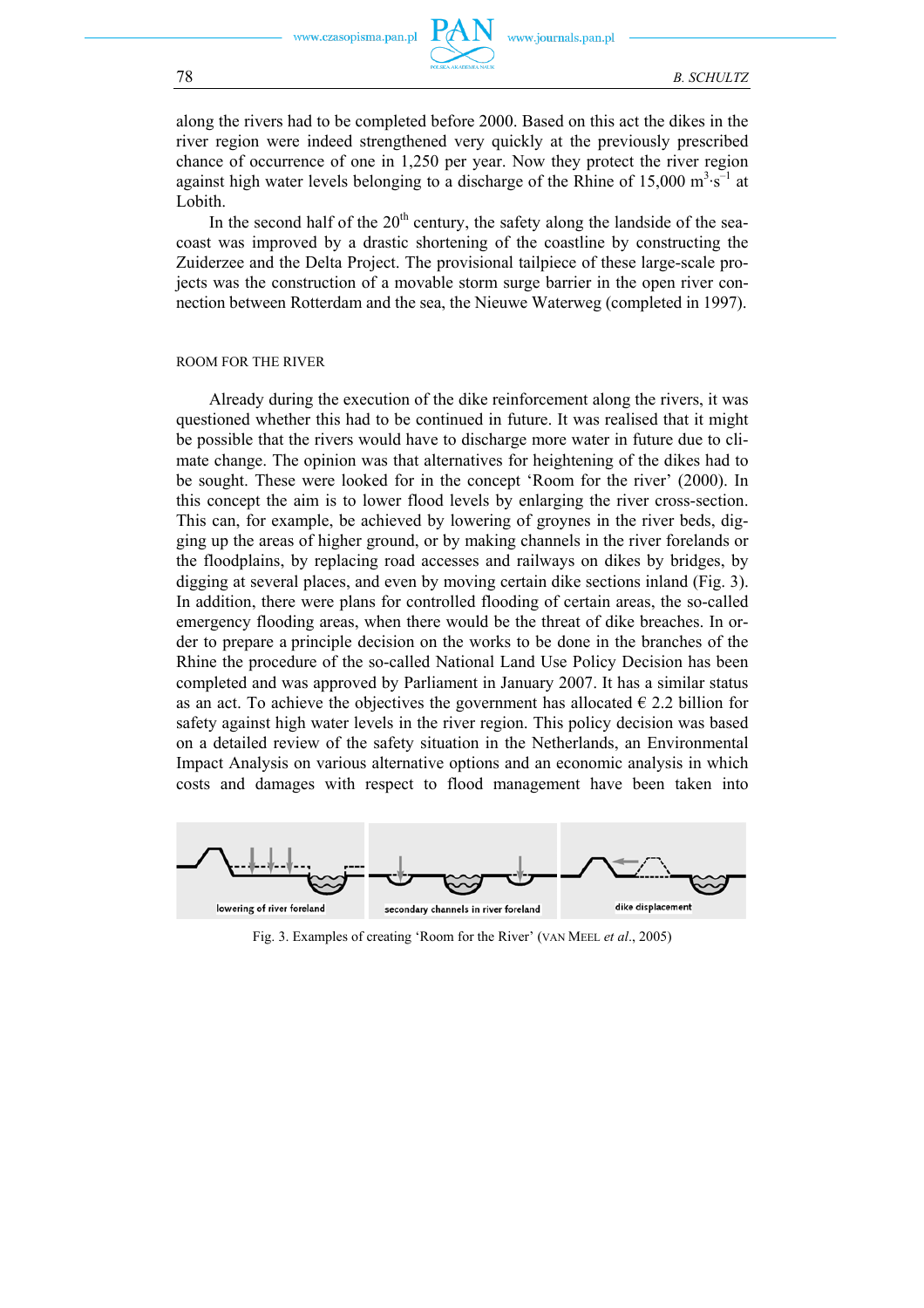zasonisma nan nl

*Water management and flood protection of the polders…* 79

account. Starting point for the policy decision was the existing safety standard of a chance of occurrence of one in 1,250 per year. However, in light of possible more extreme river discharges due to climate change the related discharge of the Rhine at Lobith was raised from 15,000 to 16,000  $m<sup>3</sup>·s<sup>-1</sup>$ . In addition it was taken into account that by the turn of this century flood defence plans would have to take into account at the same chance of occurrence a discharge of  $18,000 \text{ m}^3 \text{·s}^{-1}$  and a rise of the mean sea level of 0.60 m. Within the framework of the long-term, various options are available, which, apart from accommodating larger discharges, also give opportunities for regional development along the rivers, such as waterfront housing, recreation and nature conservation developments. The decision was based on an integrated development plan with the main objectives of flood protection, landscaping and improvement of environmental conditions (VAN MEEL *et al*., 2005).

During the past years, it has also been questioned whether the water can be retained upstream during high water levels. However, the lowering of the water level that can be achieved in Germany is estimated at only 10 cm near Lobith at the most, and this is insignificant for the protection of the Netherlands river region.

### DESIGN STANDARDS FOR WATER MANAGEMENT AND FLOOD **PROTECTION**

The present-day design standards for water management and flood protection provisions were developed in the 1950s, especially as far as flood protection is concerned after the severe flooding in the southwest of the Netherlands in 1953. During the coming years these standards will be reconsidered. It is, however, not yet clear to what extent they will be modified. Distinction is made in standards for the design of water management systems and for flood protection provisions.

#### DESIGN STANDARDS FOR WATER MANAGEMENT SYSTEMS

The water management systems in the polders of the Netherlands are basically drainage systems. In dry periods there is generally the possibility to apply irrigation as well, but this doesn't really play a role in the design. The water management systems consist first of all of a system for the agricultural area. Additionally, there are various systems for the sub-areas, i.e. urban areas, forests and nature reserves. The various systems can be characterized by a number of main elements, which, depending on their value and interrelation, determine the functioning of the system. The main elements of the water management system for the agricultural area are the distance between the subsurface pipe drains or open field drains, the subsurface drain depth or the depth of the open field drains, the preferred water level, which is called polder water level, the percentage of open water and the pumping capacity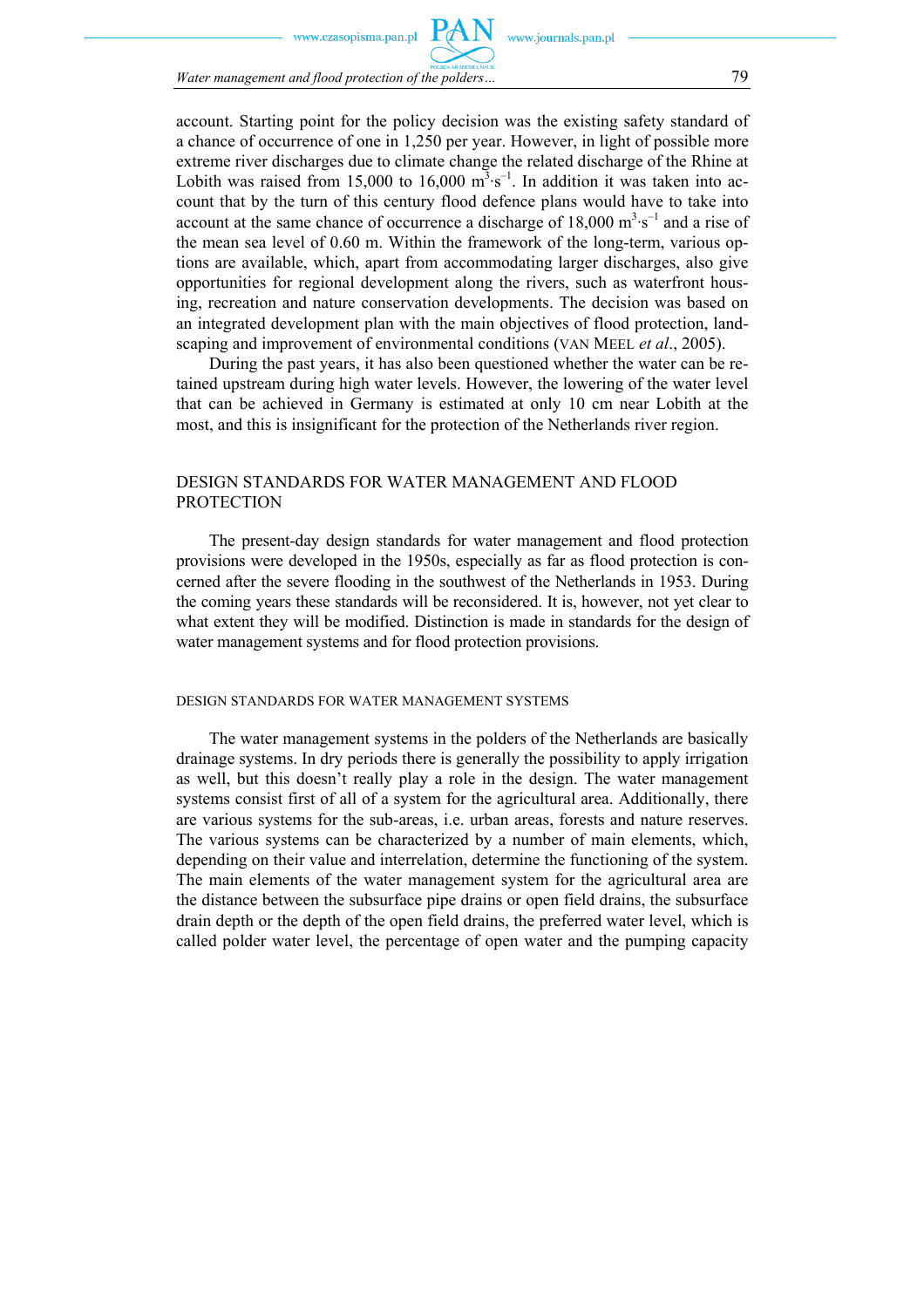

(Fig. 4) (SCHULTZ and WANDEE, 2003). The main elements of the water management system for the urban area are the diameters of the sewers, the width of the urban canals and their distance, the preferred water level in the urban area and the top width of the discharge weir or the pumping capacity (SCHULTZ, 1982a).



Fig. 4. Schematic layout of the drainage system in a polder (SCHULTZ and WANDEE, 2003)

In the polders groundwater management is of great importance for the growth of crops. Because of the shallow groundwater table, precipitation is quickly acted upon. The open water level can influence the groundwater. Some polders, e.g. the IJsselmeerpolders, have more or less separated systems of groundwater and open water, while the polder water level is generally lower than 1.40 m-surface and the aerated – permeable – layer is not deeper than upto 1.00 m-surface.

The design requirements and calculation methods for field drainage systems have actually only been developed since 1930. The field drainage requirements are in general related to the depth of the groundwater table. When calculations were made, steady state conditions were assumed, which have led to an installation of the open or subsurface field drains such, that sufficient drainage is guaranteed.

Originally, field drainage generally occurred by means of trenches and/or open field drains. Open field drains usually have a depth of less than 0.60 m and are installed at 8–20 m spacing, or more. Usually they discharge via a pipe in the collector drains. The bottom of the open field drains generally lies above the polder water level. Since the beginning of the  $20<sup>th</sup>$  century subsurface pipe drains have been increasingly used in the polders with a clay soil. For the subsurface pipe drains originally clay tiles were used, followed by smooth PVC pipes and the nowadays com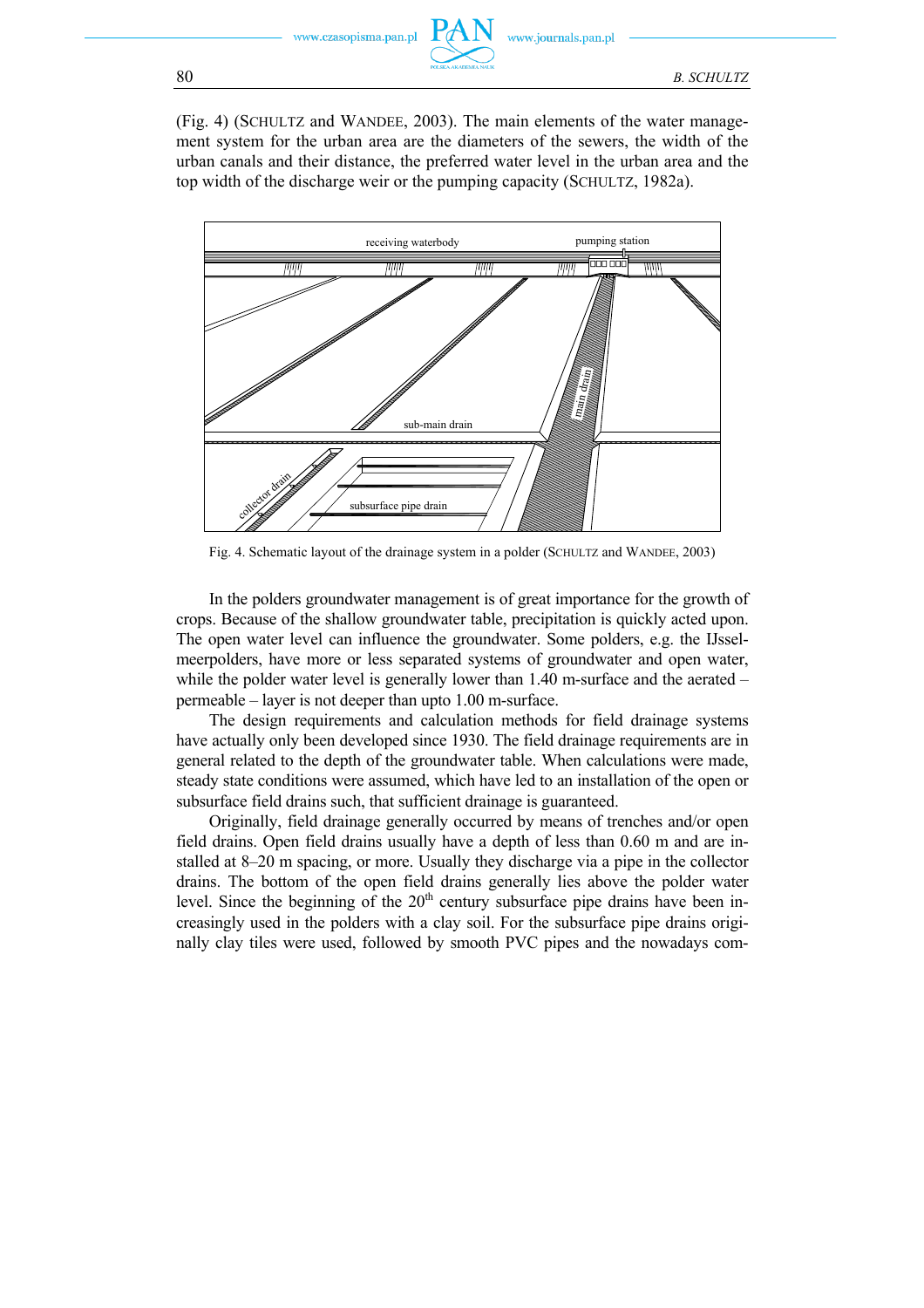zasonisma nan nl

*Water management and flood protection of the polders…* 81

monly used corrugated PVC pipes. The subsurface pipe drains are generally located at 0.9–1.0 m-surface. A range of materials has been used in the course of time as an envelope around the pipe drains. We can distinguish mineral, organic and synthetic envelopes. In the polders Eastern and Southern Flevoland subsurface drains without an envelope are used extensively.

The hydraulic transport system of a polder can consist of collector drains, submain drains, main drains and/or structures, like fixed or movable weirs. From a water management point of view, in principle the system has a double purpose, viz. water storage and the transport of water to the pumping stations. The hydraulic transport system is usually based on agricultural land use. Other land uses, particularly urban areas, industrial areas and green houses, which have especially been realized since the 1950s in a number of polders, require a hydraulic transport system of their own and therefore quicker discharge. This may have resulted in adjustments to the hydraulic transport system in the agricultural area. In many cases complete separate hydraulic transport systems have been made for urban development in older polders, which are pumped directly at the system of canals for superfluous polder water. The hydraulic transport system may also serve as water supply, drinking water for cattle, a natural barrier for cattle and the main drains for trade and recreational ships. For the discharge, the following aspects of the hydraulic transport system are especially of importance: structure of the system, polder water level and percentage of open water. The alignments of collector drains, submain drains and main drains are influenced by the surface level, the dimensions of the parcels and by the location of the pumping stations, which in turn is also dependent on the surface level. The parcel is the elementary building block for the lay out of a polder. A parcel is generally a rectangular piece of land, bordered on the long side by a collector drain. On one short side the parcel is usually bordered by a submain drain, into which the collector drains discharge, and on the other short side by a road, along which the farm buildings are usually located. The width of a parcel is determined by the drainage of the land. The width in particular has been subject to alteration over the years.

Because of the difference in operation of the field drainage and hydraulic transport systems, there generally is no clear relationship between these systems. Due to this drainage and discharge requirements are considered independent, on the condition that discharge does not hamper the field drainage. Discharge criteria have always been used, because demands were made upon the polder water level. Calculation methods have been used since the middle of the  $19<sup>th</sup>$  century. As a rule they determine the polder water level and its exceedance, as well as the percentage of open water. In the polders this has resulted in characteristic data as shown in Table 1.

Over the centuries in polders, windmills, steam engines, suction-gas-engines, diesel engines and electro-engines have been or are being used as driving mechanisms. Since the beginning of the  $20<sup>th</sup>$  century more and more diesel engines and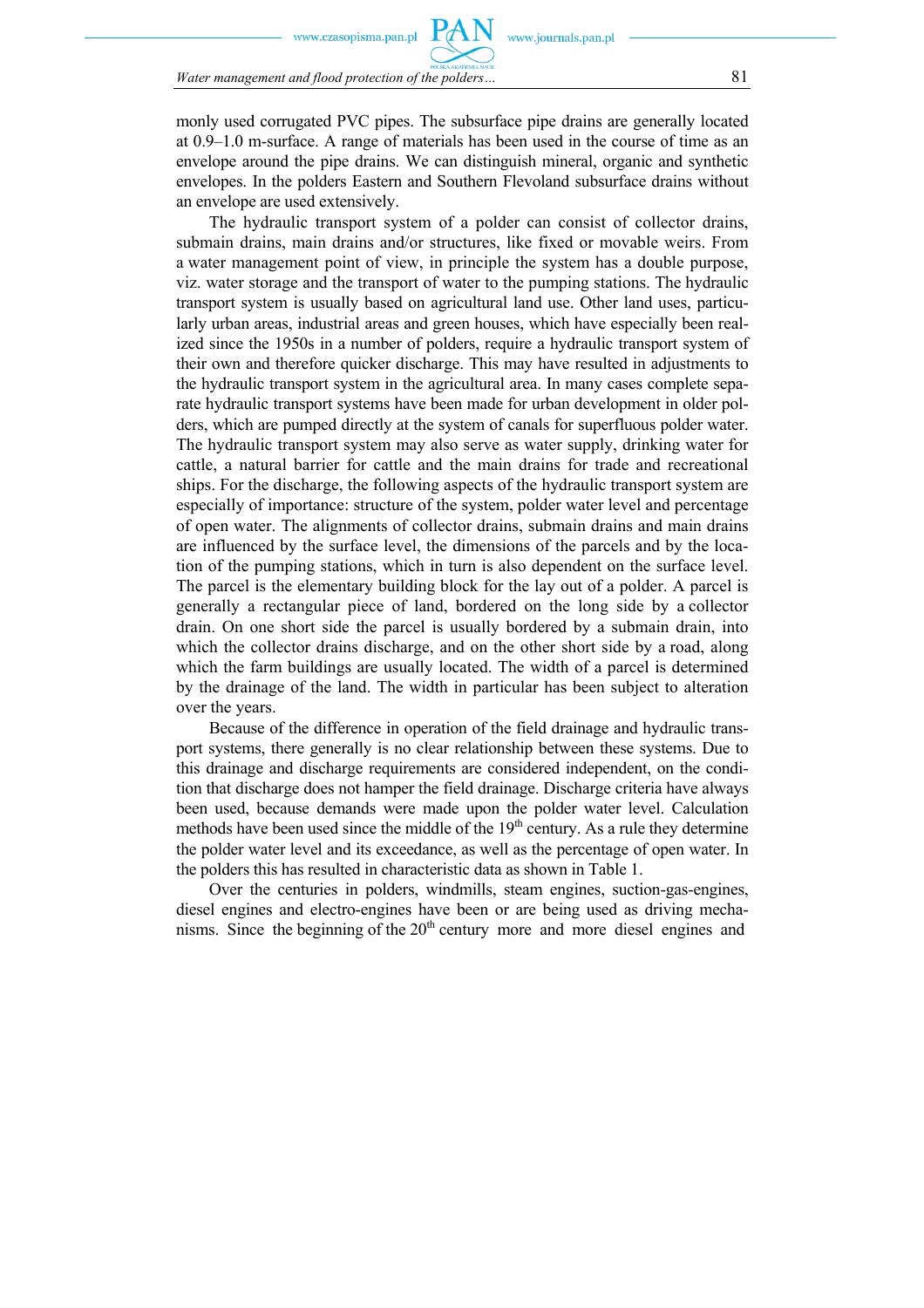ezasonisma pan pl

| Type of polder           | Percentage<br>of open water | Polder water level<br>in m-surface | Pumping capacity<br>$mm \cdot day^{-1}$ |
|--------------------------|-----------------------------|------------------------------------|-----------------------------------------|
| Peat polder              | $5 - 10$                    | $0.20 - 0.50$                      | $8 - 12$                                |
| Old clay polder          |                             |                                    |                                         |
| meadows                  | $3 - 10$                    | $0.40 - 0.70$                      | $8 - 12$                                |
| arable land              | $5 - 10$                    | $0.80 - 1.00$                      | $8 - 12$                                |
| <b>IJsselmeerpolders</b> | $1 - 2$                     | $1.40 - 1.50$                      | $11 - 14$                               |
| Urban polder             | $3 - 8$                     | $1.50 - 1.80$                      | $15 - 30$                               |
| Greenhouse polder        | $3 - 10$                    | $0.80 - 1.00$                      | $20 - 30$                               |

|  |  |  |  |  |  | Table 1. Characteristic dimensions of different types of polders (SCHULTZ and WANDEE, 2003) |
|--|--|--|--|--|--|---------------------------------------------------------------------------------------------|
|--|--|--|--|--|--|---------------------------------------------------------------------------------------------|

electro-engines have been used. At present the greater part of the polders is pumped with electro-engines. In the larger polders a combined diesel and electro pumping is generally used. Various methods have been used through the ages to determine the needed pumping capacity. Generally these methods were based on the requirement that the excess water of a certain wet period had to be pumped out during the same period. With windmills it meant that one windmill pumped a maximum surface of 600 ha. For a long time the required pumping capacity with steam pumping was determined at 8 mm·day<sup>-1</sup>. The present pumping capacity is  $10-14$  mm·day<sup>-1</sup>. The capacities may be higher in smaller polders (Tab. 1).

With regard to polders, the influence of sub-areas on the amount of surplus water is generally limited. Only if the sub-area had taken up a very significant percentage of the area of the polder, would adjustment of the pumping capacity be necessary. As a rule, the relevant area had pumping directly on the system of canals for superfluous polder water.

The quantity of water to be drained from a polder – and the pumping capacity needed for this – is first of all determined by the amount of surplus water. This surplus water is produced primarily by precipitation, further by seepage and occasionally by water through shiplocks, water leakage from hydraulic constructions and inlet water. The amount of surplus water is reduced by evapotranspiration and in some exceptional cases by downward seepage. For the design of water management systems for polders, the amount of surplus water is of significant importance. The following must therefore be identified:

- − amount of surplus water which will be present in one year;
- − amount of surplus water under design circumstances;
- − influence of sub-areas on the amount of surplus water.

The quantity of precipitation, as well as its variation throughout the year, the quantities expected under design conditions and the area reduction effect of extreme rainfalls are of importance. The quantity and variation of precipitation are especially important to determine the total quantity of water to be removed. The quantities under design circumstances are of importance in determining the dimensions of the hydrau-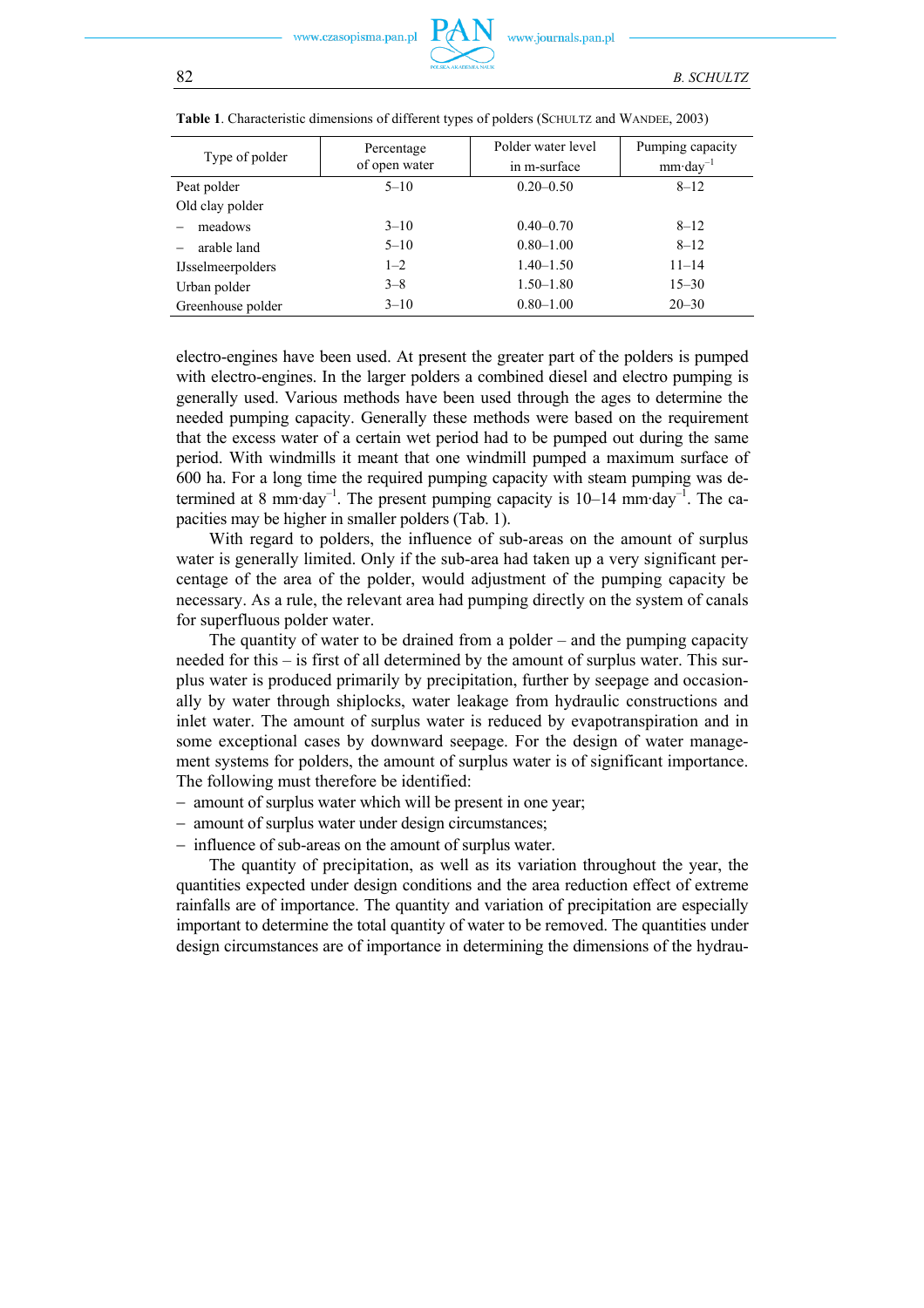

lic transport system, as well as the required pumping capacity. The area reduction effect is, under Dutch circumstances, only of importance in the largest polders in determining the sizes of the main drains and the pumping capacity. Since the beginning of the  $20<sup>th</sup>$  century design periods have been selected in different ways in order to determine the amount of surplus water from the precipitation and evaporation data. For several decades now rainfall-duration-frequency curves have been used (Fig. 5).



Fig. 5. Rainfall duration frequency curves for station Hoofddorp (1960–2001) (SCHULTZ and WANDEE, 2003)

In the polders seepage can form an important part of the total amount of surplus water. We can distinguish between dike seepage and deep seepage. Seepage usually amounts to less than 1 mm·day–1 counted over the total area of the polder. Therefore the amount of seepage generally has only a limited influence on the capacity of the pumping station, but a more substantial influence on the total amount of water that has to be pumped out and therefore on the operating costs.

#### DESIGN STANDARDS FOR FLOOD PROTECTION PROVISIONS

With respect to flood protection a difference is made between: floods due to storm surges at the North Sea, river floods, and inundation due to extreme rainfall. Related to the different types of floods, different design standards for flood protection provisions are applicable in the Netherlands. In addition a distinction is made in primary dikes and secondary dikes. The developments with respect to flood protection have been described in the previous sections. For the primary dikes this has resulted in a required level of safety as shown in Figure 6.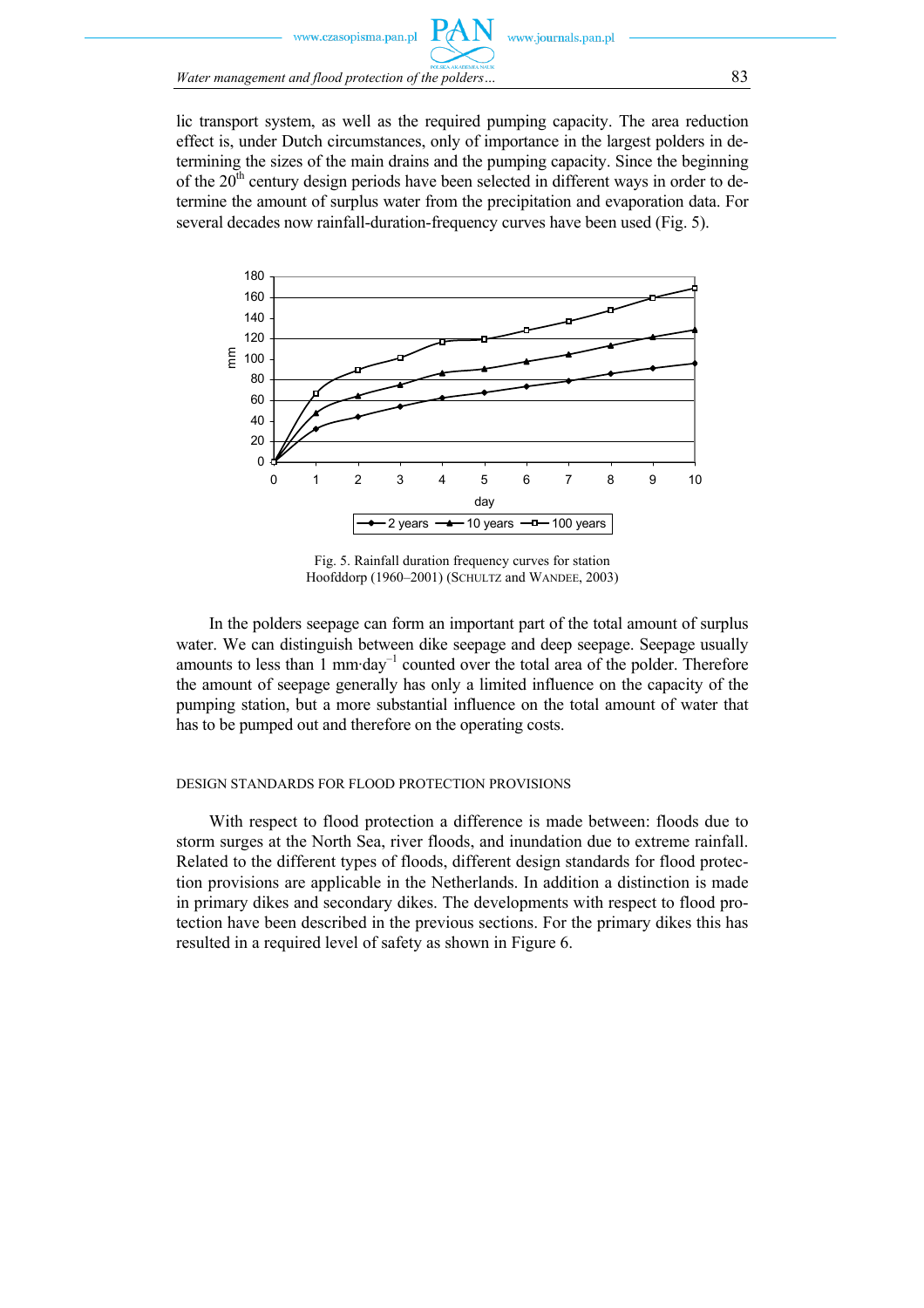www.czasopisma.pan.pl

www.journals.pan.pl



Fig. 6. Dike ring areas and design standards for flood protection provisions (Towards a new safety…, 2000)

For the safety of the secondary dikes there are no strict rules, but the recommended levels of safety range between chances of occurrence of 1/500 per year to 1/1,500 per year, dependent on the land use in the concerned area.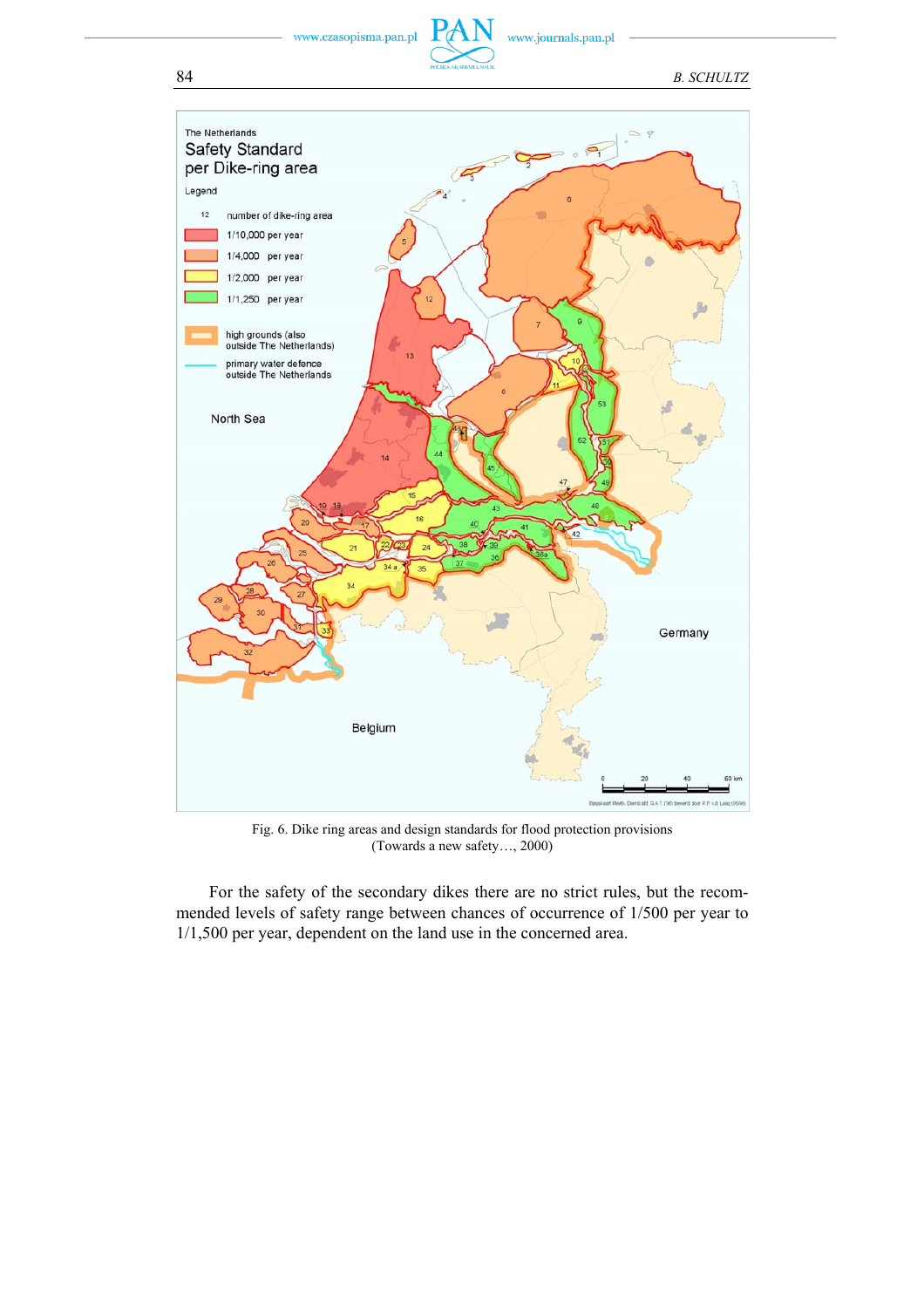sonisma nan nl

*Water management and flood protection of the polders…* 85

# ANALYSIS OF POSSIBLE IMPACT OF CLIMATE CHANGE AND MAN-INDUCED CHANGES IN LAND USE ON WATER MANAGEMENT AND FLOOD PROTECTION

Recently the Intergovernmental Panel on Climate Change (Climate change…, 2007) has published new estimates on the possible impacts of climate change. Local institutions have made additional estimates. These estimates have caused a lot of concern in societies. However, one should strongly wonder why climate change would have to be the main reason for concern. If we look at man induced changes in land use in the flood prone areas, then changes, especially due to urbanisation and industrialisation take place at a much more rapid speed than climate change. In this section the possible impacts of climate change on water management and flood protection in the Netherlands will be illustrated, together with the expected impacts of man induced changes.

www.iournals.nan.nl

### ANALYSES OF THE WATER MANAGEMENT CONDITIONS IN THE FLOOD PRONE AREAS

In addition to the temporary storage of surplus rainwater in the unsaturated zone, which may be quite significant (SCHULTZ and SAIFUL, 1987), temporary storage occurs especially in the collector and main drains. The question is to what extent the present water management systems are already working at their capacity, or if there is still room in these systems. In order to get an impression of the present conditions and to analyse the effects of urbanisation and of vertical differences between urban and rural areas on the water management in polder areas Schultz and Wandee analysed actual pumping data of the Northeast polder and fluctuations in the open water level in a theoretical polder under different percentages of urban area and different vertical levels of the urban compared to the rural area (SCHULTZ and WANDEE, 2003).

The Northeast polder is one of the IJsselmeerpolders (SCHULTZ and VERHO-EVEN, 1987). The polder fell dry in 1945. It is provided with three drainage pumping stations. The installed capacity of the pumping stations enables to remove a water layer of  $14-15$  mm·day<sup>-1</sup> counted over the total area of the polder, which is 48,000 ha. Daily data of the discharge by the pumping stations are available for the period 1945–2001. In Figure 7 the frequency distribution of the pumped amounts of water during the said period is shown.

From Figure 7 it can be derived that 89% of the time 3 mm·day<sup>-1</sup> or less have been pumped out, which is less than one fifth of the installed capacity. 98% of the time 7 mm·day<sup>-1</sup> or less have been pumped out, which is about 50% of the installed pumping capacity. During the 56 years of operation the pumping stations have worked only two days at full capacity. Although water levels are only available for part of the period, these data show that exceedance of more than 0.30 m above the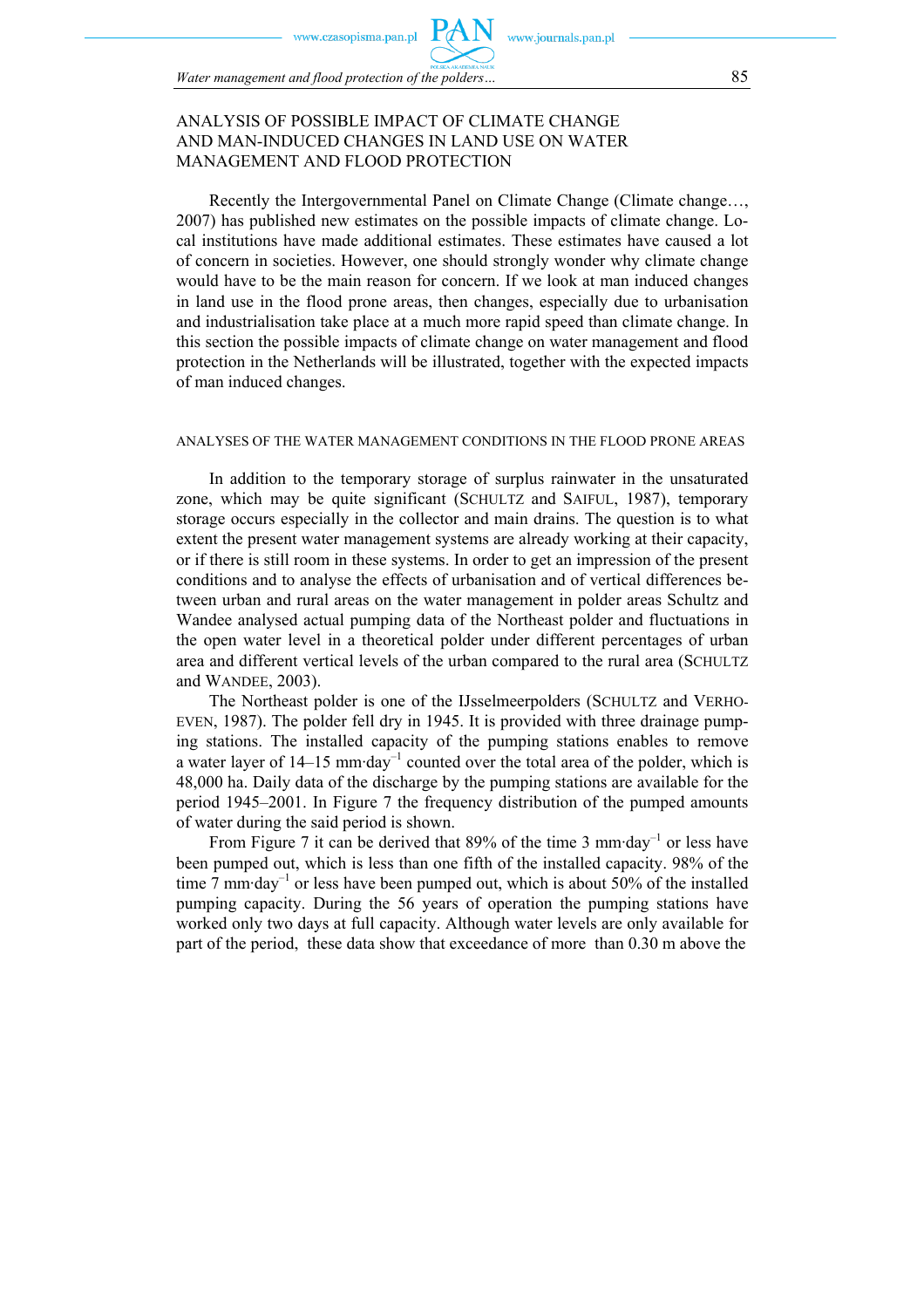.czasopisma.pan.pl

w.iournals.pan.pl

86 *B. SCHULTZ*



Fig. 7. Frequency distribution of the pumped amounts of water from the Northeast polder

preferred water level of 5.70 m-NAP almost never has occurred (Man-made lowlands, 2004). While the preferred water level in this polder, with predominantly clay soil, is at least 1.2 m-surface, an exceedance of the preferred polder water level with 0.30 m under extreme conditions will not do any harm. Although the Northeast polder is not representative for all the polders, the results show that there may be quite some room in the water management systems of the polders under extreme conditions. This may be the more expected while in the older polders larger percentages of open water have been applied than in the Northeast polder.

In polder areas the value of property per unit area is much higher in the urban areas compared to the rural areas. For the polder Southern Flevoland it was found in 1990, for example, that the total value of public and private property in the urban areas was about  $\epsilon$  3 million per ha, while the total value in the rural area it was only about  $\epsilon$  15,000 per ha (SCHULTZ, 1993). Since then the difference became even more pronounced. The invested capital in property in the Dutch polders is estimated at  $\epsilon$  4·10<sup>12</sup> (4 trillion). Duplication is expected over the next thirty years. In order to keep the damage due to excessive rainfall under extreme conditions as low as possible it is therefore advisable to situate the urban and other high value areas, or elements at a certain level above the surrounding rural area.

In their analysis of the effects of urbanisation in a polder area Schultz and Wandee analysed some theoretical examples for respectively a clay polder and a peat polder (SCHULTZ and WANDEE, 2003). The polder areas were considered to be completely flat. Although the simulations have been done in a quite simplified manner and possible soil storage during extremely wet periods has been neglected, the trends in the results are clear. For the clay polder the results showed that when the preferred water level in the urban area is 0.25 m above the preferred water level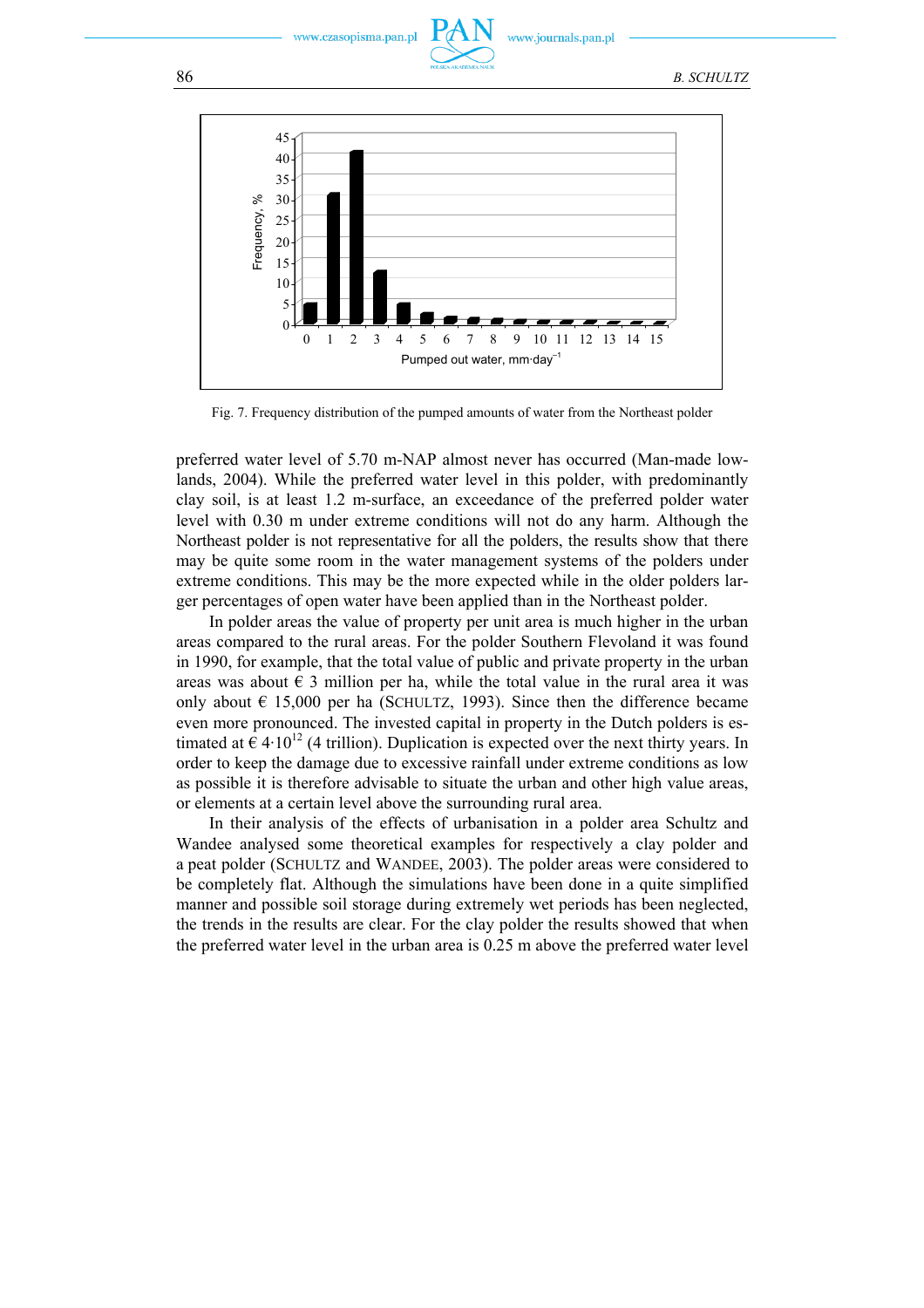zasopisma.pan.pl

*Water management and flood protection of the polders…* 87

in the rural area, which implies that the street level in the urban area is 0.35 m above the surface level in the rural area, in fact no inundations have to be expected in the urban area, when the percentage of urban area in the polder is up to 10%. In these conditions occasionally an inundation of the rural area could be expected, but only in exceptional cases an inundation of the ground floor of the farmhouses. When this ground floor would be situated a little higher, say 0.10, or 0.20 m no inundation would have to be expected. For the peat polder more frequent inundations in the rural area may be expected with little difference in the urban area, as long as this area doesn't take more than 10% of the total area. This increase in possible inundations in the rural area is primarily caused by the relatively high polder water level, which is required to prevent a too rapid subsidence of the peat soil.

For the Netherlands the estimates regarding the increase in extreme rainfall can best be based on the Climate change scenarios 2006 of the Royal Netherlands Meteorological Institute (KNMI). Based on this publication the estimated increases in one-day precipitation that may be expected by 2050, relative to 1990, at the 10 year return period varies in the different scenarios between 5 and 27%. SCHULTZ and SURYADI (2007) extrapolated these figures linearly to a 100-year period and came to 8–45%. Although one may wonder if this approach is correct, due to lack of better information, they applied the ratios of 8 and 45% to the rainfall data of Hoofddorp for the period 1960–2001 (Fig. 8). Based on these data the same theoretical clay polder has been used as was done by SCHULTZ and WANDEE (2003). The result is shown in Table 2.



Fig. 8. Modified rainfall duration frequency curves for Hoofddorp (see Fig. 4), based on increases in extreme rainfall of respectively 8% (continuous lines) and 45% (dotted lines), as derived from the climate change scenarios for 100 years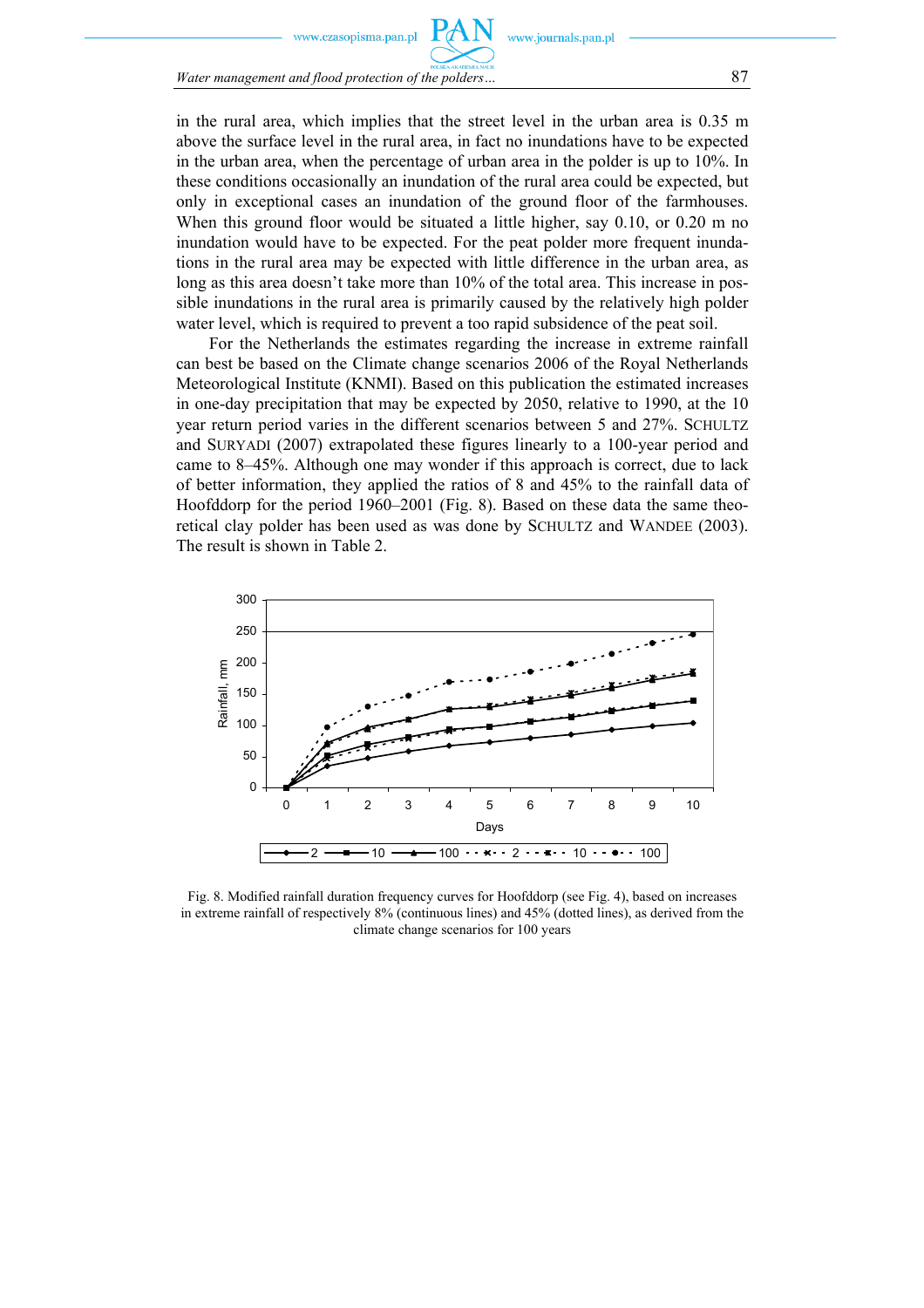| Item                     | Present situation (based on SCHULTZ and WANDEE, 2003) |               |                     |               |                         |               |                  |      |                  |               |                  |      |
|--------------------------|-------------------------------------------------------|---------------|---------------------|---------------|-------------------------|---------------|------------------|------|------------------|---------------|------------------|------|
| Width urban weir, m      | 36                                                    |               |                     | 66            |                         |               |                  | 316  |                  |               |                  |      |
| Percentage of urban area | 5                                                     |               |                     | 10            |                         |               |                  | 50   |                  |               |                  |      |
| Difference in level, m   | $\boldsymbol{0}$<br>0.5                               |               | 0.5<br>$\mathbf{0}$ |               | $\boldsymbol{0}$<br>0.5 |               |                  |      |                  |               |                  |      |
| Days/frequency           | $\boldsymbol{n}$                                      | $\frac{0}{0}$ | $\boldsymbol{n}$    | $\frac{0}{0}$ | $\boldsymbol{n}$        | $\frac{0}{0}$ | $\boldsymbol{n}$ | $\%$ | $\boldsymbol{n}$ | $\frac{0}{6}$ | $\boldsymbol{n}$ | $\%$ |
| <b>Streets</b>           | $\overline{7}$                                        | 0.05          | $\overline{2}$      | 0.01          | 8                       | 0.05          | 3                | 0.02 | 36               | 0.23          | 17               | 0.11 |
| Footpath and squares     | 3                                                     | 0.02          | $\mathbf{0}$        | 0.00          | 5                       | 0.03          | 1                | 0.01 | 25               | 0.16          | 15               | 0.10 |
| Houses and buildings     | $\mathbf{1}$                                          | 0.01          | $\overline{0}$      | 0.00          | $\overline{2}$          | 0.01          | $\theta$         | 0.00 | 24               | 0.16          | 12               | 0.08 |
| Green areas              | 1                                                     | 0.01          | $\mathbf{0}$        | 0.00          | $\overline{2}$          | 0.01          | $\theta$         | 0.00 | 20               | 0.13          | 10               | 0.07 |
| Rural area:              |                                                       |               |                     |               |                         |               |                  |      |                  |               |                  |      |
| Road                     | 6                                                     | 0.04          | 6                   | 0.04          | 9                       | 0.06          | 8                | 0.05 | 57               | 0.37          | 89               | 0.58 |
| Agricultural area        | 4                                                     | 0.03          | 4                   | 0.03          | $\overline{4}$          | 0.03          | $\overline{4}$   | 0.03 | 44               | 0.29          | 61               | 0.40 |
| Farm house               | $\mathbf{1}$                                          | 0.01          | 1                   | 0.01          | 3                       | 0.02          | 3                | 0.02 | 25               | 0.16          | 36               | 0.23 |
| Item                     | 8% increase                                           |               |                     |               |                         |               |                  |      |                  |               |                  |      |
| <b>Streets</b>           | 15                                                    | 0.10          | 3                   | 0.02          | 19                      | 0.12          | 6                | 0.04 | 67               | 0.44          | 29               | 0.19 |
| Footpath and squares     | 10                                                    | 0.07          | 1                   | 0.01          | 11                      | 0.07          | 3                | 0.02 | 48               | 0.31          | 21               | 0.14 |
| Houses and buildings     | 8                                                     | 0.05          | $\theta$            | $\theta$      | 10                      | 0.07          | $\mathbf{1}$     | 0.01 | 43               | 1.28          | 20               | 0.13 |
| Green areas              | 8                                                     | 0.05          | $\theta$            | $\mathbf{0}$  | 10                      | 0.07          | 1                | 0.01 | 44               | 0.29          | 21               | 0.14 |
| Rural area:              |                                                       |               |                     |               |                         |               |                  |      |                  |               |                  |      |
| Road                     | 10                                                    | 0.07          | 11                  | 0.07          | 12                      | 0.08          | 13               | 0.08 | 119              | 0.78          | 182              | 1.19 |
| Agricultural area        | 7                                                     | 0.05          | 7                   | 0.05          | 9                       | 0.06          | 10               | 0.07 | 87               | 0.57          | 128              | 0.83 |
| Farm house               | $\overline{4}$                                        | 0.03          | $\overline{4}$      | 0.03          | $\overline{4}$          | 0.03          | $\overline{4}$   | 0.03 | 50               | 0.33          | 70               | 0.46 |
| Item                     | 45% increase                                          |               |                     |               |                         |               |                  |      |                  |               |                  |      |
| <b>Streets</b>           | 82                                                    | 0.53          | 29                  | 0.19          | 120                     | 0.78          | 49               | 0.32 | 749              | 4.88          | 477              | 3.11 |
| Footpath and squares     | 45                                                    | 0.29          | 22                  | 0.14          | 72                      | 0.47          | 31               | 0.20 | 616              | 4.02          | 368              | 2.40 |
| Houses and buildings     | 41                                                    | 0.27          | 20                  | 0.13          | 62                      | 0.40          | 25               | 0.16 | 587              | 3.83          | 342              | 2.23 |
| Green areas              | 42                                                    | 0.27          | 21                  | 0.14          | 65                      | 0.42          | 28               | 0.18 | 599              | 3.90          | 354              | 2.31 |
| Rural area:              |                                                       |               |                     |               |                         |               |                  |      |                  |               |                  |      |
| Road                     | 104                                                   | 0.68          | 106                 | 0.69          | 128                     | 0.83          | 129              | 0.84 | 950              | 6.19          | 1144             | 7.46 |
| Agricultural area        | 82                                                    | 0.53          | 83                  | 0.54          | 99                      | 0.65          | 102              | 0.66 | 834              | 5.44          | 1007             | 6.56 |
| Farm house               | 44                                                    | 0.29          | 46                  | 0.30          | 99                      | 0.65          | 61               | 0.40 | 664              | 4.33          | 780              | 5.08 |

**Table 2.** Exceedance of preferred water levels in a clay polder for the present conditions, as well as for respectively 8% and 45% increase in extreme rainfall (SCHULTZ and SURYADI, 2007)

Total number of days of simulation from 1960 to 2001 = 15 341 days.

 $n =$  number of days of inundation,  $%$  – frequency.

Based on the above results SCHULTZ and SURYADI (2007) analysed for the 45% increased rainfall conditions what this would mean for the pumping capacity, or the percentage of open water, if the present design standards of 0.40 m exceedance of the urban and polder water level at a return period of 10 years would be maintained. For this purpose the rainfall duration frequency curves as shown in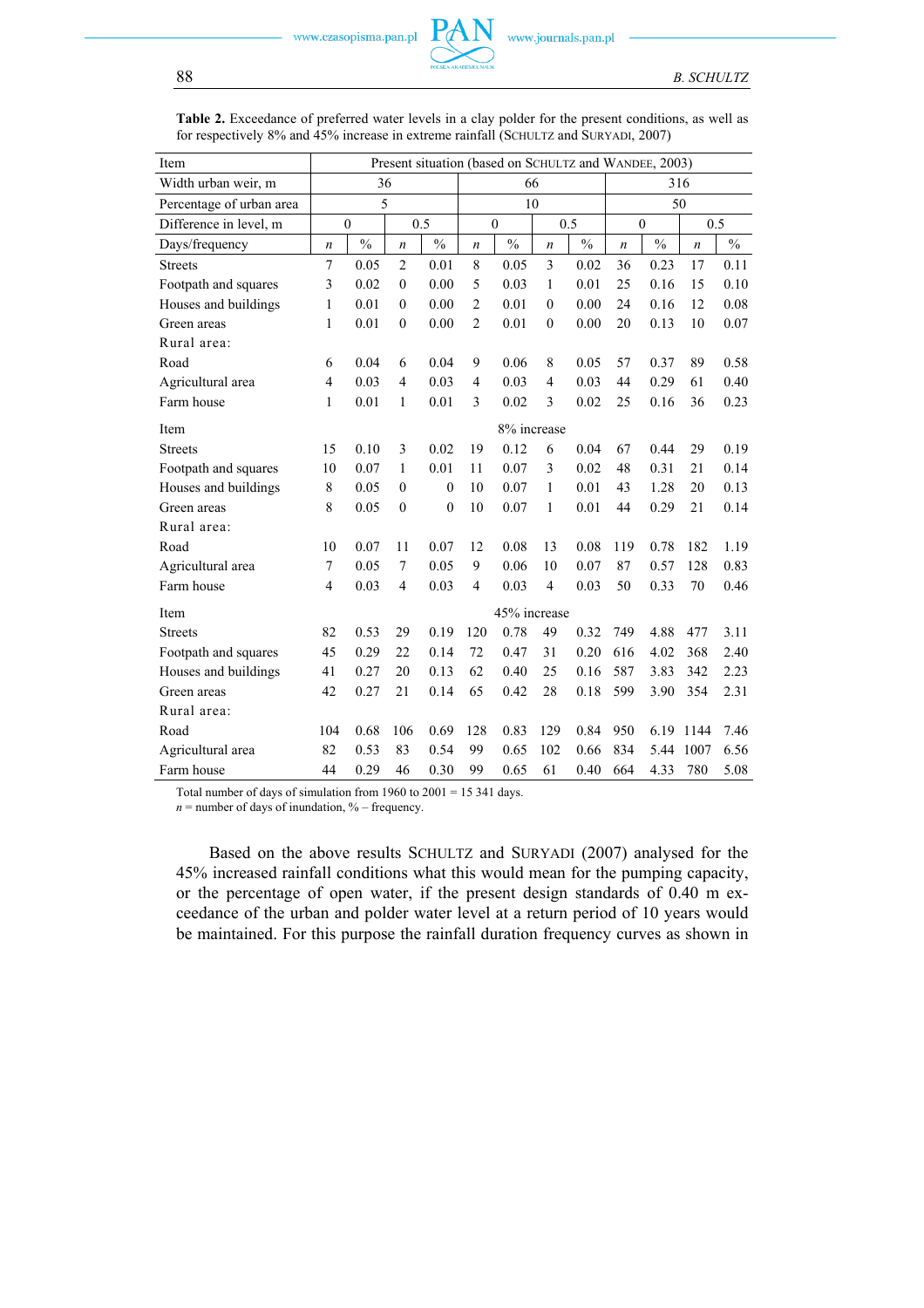Figure 8 were used. For the theoretical clay polder this has resulted in the required increases in pumping capacity and percentages of open water as shown in Table 3.

**Table 3.** Required values for pumping capacity or percentage of open water, due to a possible increase in extreme rainfalls with respectively 8 and 45% in 100 years under the present day design standards

| Increase                             |                                      | Pumping capacity                      | Percentage of open water |                |  |
|--------------------------------------|--------------------------------------|---------------------------------------|--------------------------|----------------|--|
| in extreme rainfall<br>$\frac{0}{0}$ | present value<br>$mm \cdot day^{-1}$ | required value<br>$mm \cdot day^{-1}$ | present value            | required value |  |
| 8                                    |                                      |                                       |                          |                |  |
|                                      |                                      |                                       |                          |                |  |
|                                      |                                      |                                       |                          | 5.8            |  |
| 45                                   |                                      | 24                                    |                          |                |  |
| 45                                   |                                      |                                       |                          | 9.7            |  |

Based on such scenarios it can be stated that under the worst climate change forecast (45% increase in the extreme rainfall values) without increased pumping capacity, or an increase in the percentage of open water the frequency of inundations will substantially increase. However, especially increasing the pumping capacity, together with rising of the urban area compared to the rural area will be the most effective measure.

One may expect that over the years the percentage of open water in the urban areas will not be substantially increased, while this would imply loss of high value land. However, within the urban area substantial improvements can be obtained when the difference in levels between the green areas, the roads and the buildings will be increased. When this is being done, the first areas that will be inundated during extreme rainfall will be the green areas, and it will not be a big problem when these can occasionally not be used for one or two days.

The results imply that in the development of new urban areas and reconstruction works in the rural areas more attention would have to be paid to the vertical differences between the different elements in the urban and rural areas than is the case at present. Pumping capacities can be gradually increased when the need arises. In this way possible future impacts of climate change can be easily and timely accommodated.

Therefore the major problem remains the substantial increase in value of buildings and infrastructure in the polders and to a certain extent also the increase in population. With respect to these developments it will be of major importance to develop the design standards in such a way that the resulting water management systems will be designed more or less at the economic optimal level. This implies that the total of costs for construction, operation and maintenance of the water management systems and the damage due to waterlogging or inundation will be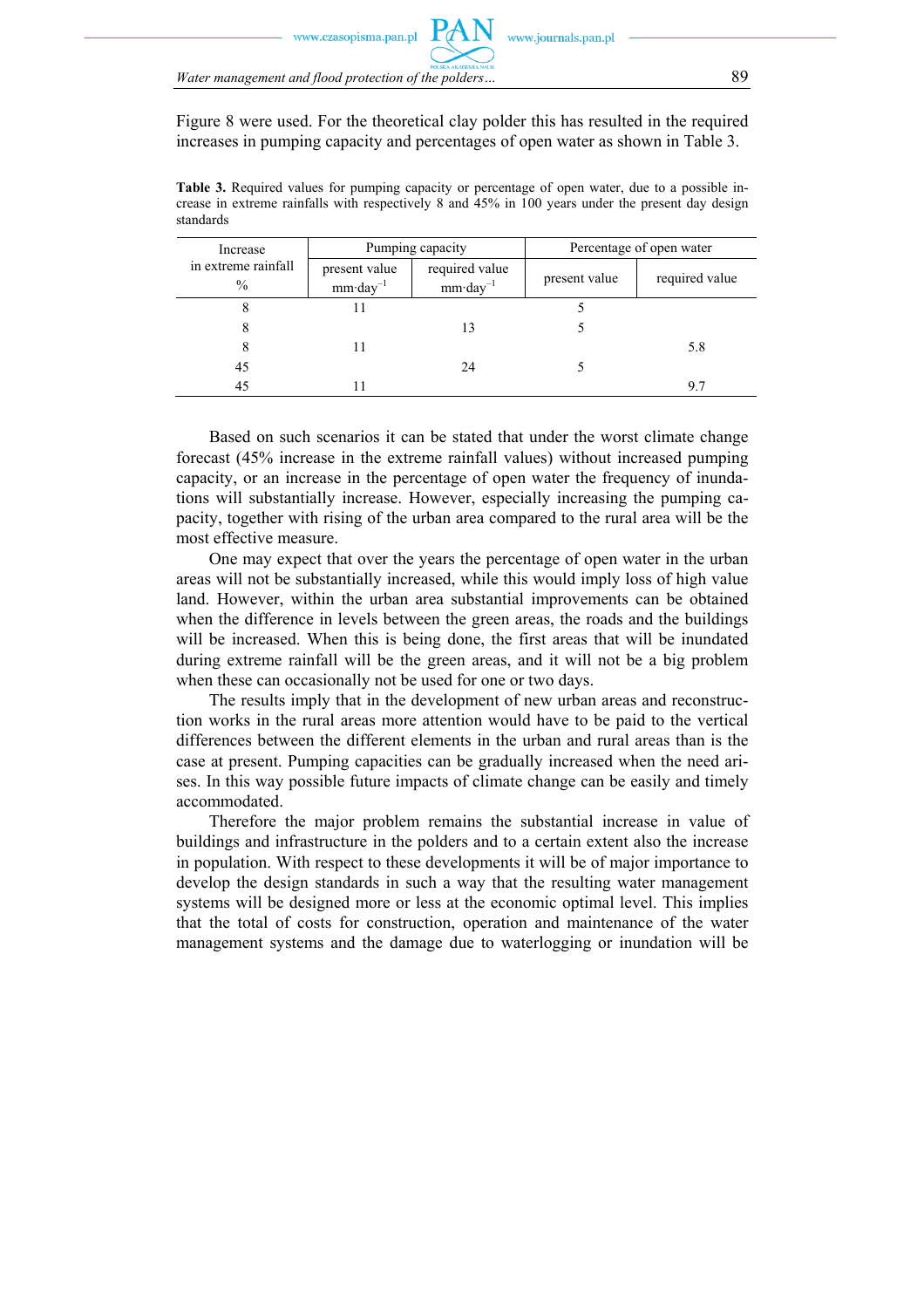

minimal. In these computations the expected population growth and increase in value of buildings and infrastructure over the lifetime of the water management systems will have to be taken into account as well.

#### NEW APPROACH TO DETERMINE PROBABILITIES OF FLOODING OF DIKE RING AREAS

Nowadays most dikes are at strength in accordance with the safety standards of the Water Defence Act (1996). Over past years a method to determine probabilities of flooding of dike ring areas has been developed. This method is based on the consideration that a safety approach would have to be based on estimates of the flooding risks. In doing so the probabilities and consequences of flooding would have to be considered together and in coherence. Until the present day dikes have been designed on the basis of a high water level with a certain chance of exceedance. The probability of flooding of an area, however, is that it will overflow due to the collapse of one or several dike sections around the area. The new method to determine probabilities of flooding is therefore based on three pillars (Towards a new safety…, 2000):

- − a dike ring approach, in which the strength of a dike ring consisting of dikes, engineering structures and may be dunes – is considered as a whole;
- − taking equal account of various types of failure mechanisms of a dike ring;
- − discounting in advance all uncertainties when calculating the probabilities of flooding.

Based on this approach it became clear that hydraulic structures in dike bodies would require more attention, while there is insufficient knowledge on the status of older constructions and on the reliability of manual operation of hydraulic structures (Towards a new safety…, 2000). Hydraulic structures might therefore make up a weak link in the dike ring. In calculating the probabilities of flooding, the dike ring area is considered instead of a dike section only. The method also takes account of the possibility of different types and location of failure mechanisms, like weak subsoil, seeping of water through the body of the dike, untimely closure of gates of sluices, or shiplocks (Fig. 9). Calculations on the probability of flooding for a dike ring area showed the weak links in the dikes and indicated how gradual improvements will contribute to a better protection against flooding in future.

When evaluating the acceptability of the probability of flooding in an area the potential damage caused by flooding and danger for the population are pivotal. The Delta Commission acknowledged this already in the 1960s, which in the end resulted in a differentiated safety approach. A following decision on the protection of the Netherlands against high water levels will again involve the consideration of the costs of safety measures and the expected benefits of reducing the probabilities of flooding – less damage. With respect to this it has to be realised that since the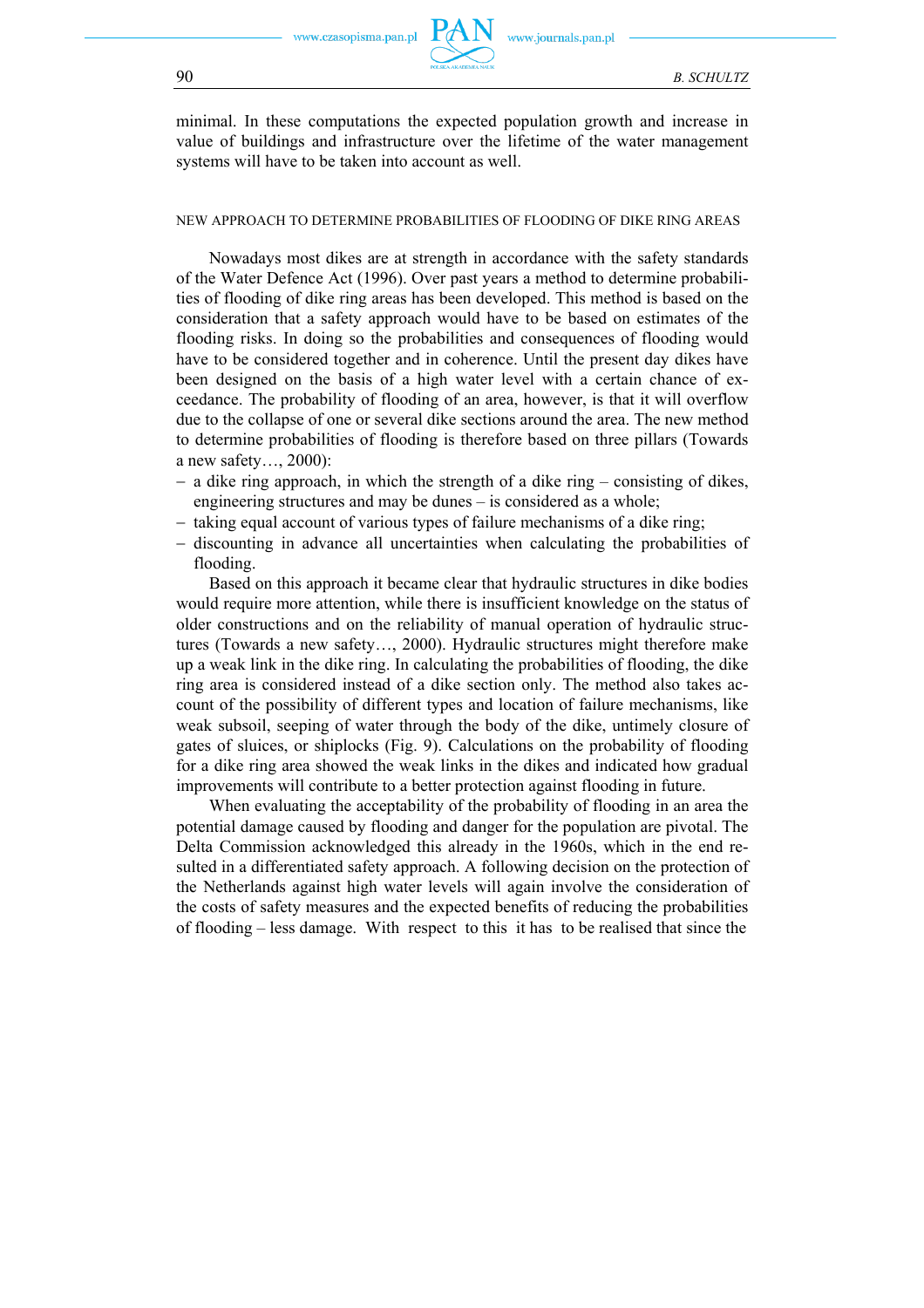w.czasopisma.pan.pl

www.journals.pan.pl

*Water management and flood protection of the polders…* 91



Fig. 9. Dike failure modes (Technical…, 2000)

development of the present standards in the 1960s, the value of buildings and infrastructure and the number of people in the flood prone areas has significantly increased. At present a study is going on to analyse what would be the optimal levels of protection when these aspects would be taken into account, as well as on how such developments may go on in future. Initial results show that indeed on this basis the safety levels, especially in the central and western part of the Netherlands would have to be substantially increased. However, to come with firm recommendations such a study would have to take into account the new approach to determine probabilities of flooding of dike ring areas, which may have cost implications for the works to be done.

### THE FUTURE

The Dutch population has now become rather stable, only a modest increase in number is foreseen in the future. At present the population around 16 million. For the next 50 years, some scenarios have been developed: it is expected that the population will further increase between 17 (minimum scenario) and 20 million (maximum scenario) in 2050. To survive in this highly developed and industrialized society in the long term, proper spatial planning and effective water management are crucial. As shown the impacts of climate change on water management and flood protection that may be expected can be easily accommodated during improvement works of water management systems and dikes that from time to time will be required. It will be much more important to take carefully into account the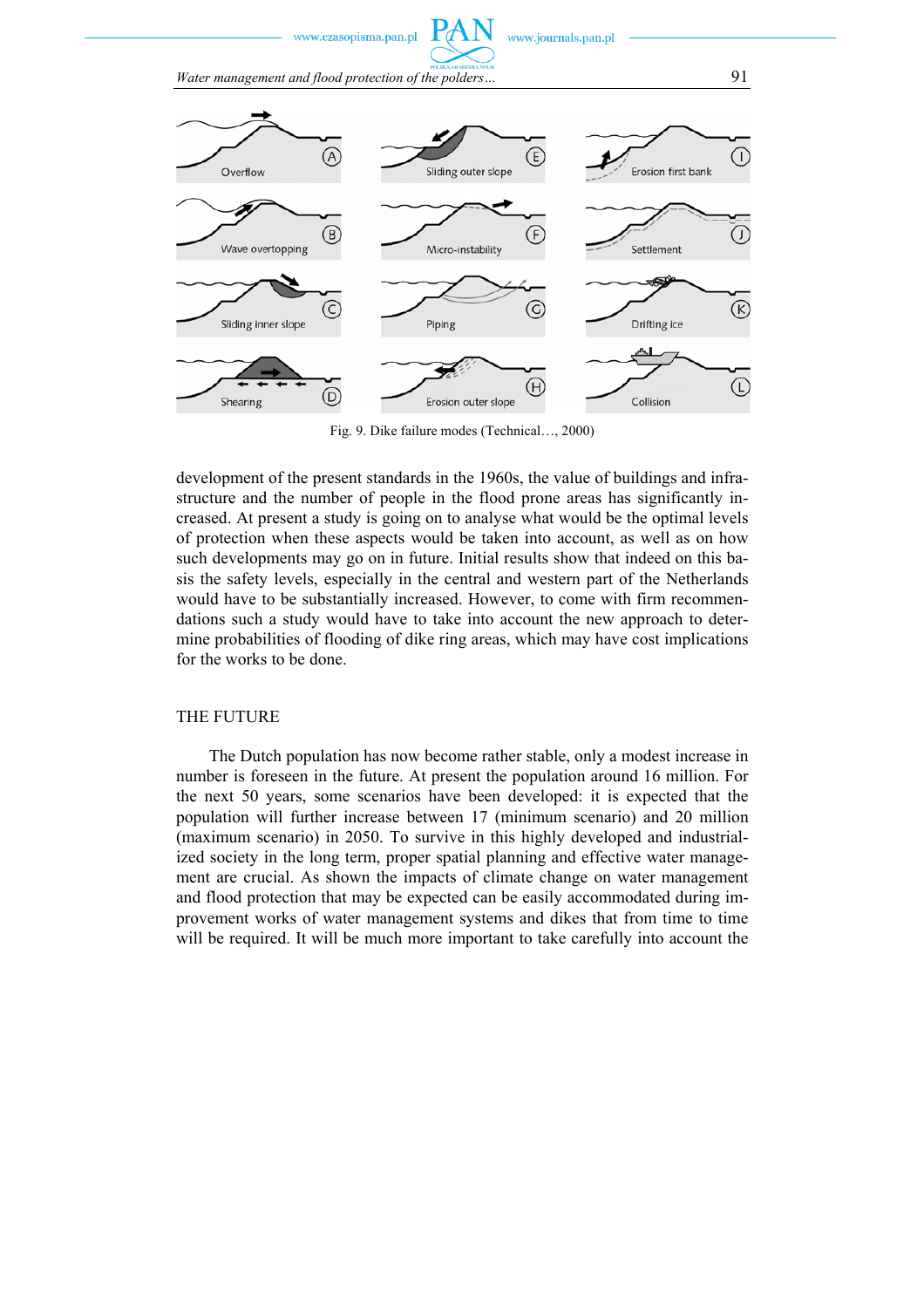risk of flooding due to sea or river floods and inundations due to extreme rainfall in the planning of land use development, especially for valuable parts like urban and industrial areas, green houses, cultivation of flowers and vegetables, and recreation areas. Design standards will have to be developed and applied in such a way that the resulting water management and flood protection systems will be designed more or less at the economic optimal level.

The question as to whether the Netherlands is safe enough, what measure should be maintained to establish this, and whether the currently defined safety approach still meets acceptable standards, will have to be answered by the politicians. However, as long as population is growing, the value of buildings and infrastructure is increasing, the sea level is rising, extreme river discharges and rainfall intensities may increase, and finally land subsidence will continue to a certain extent, the Netherlands will always have to update and improve its flood protection provisions.

History has shown that again and again new measures had to be taken in answer to new developments, cases of flooding, or unforeseen consequences of former interventions. There is no reason to suppose that in the future such reactions and activities will come to an end. Anticipating future developments – rather than only reacting to them – will be the challenge. New developments will have to be reckoned with and there is no prospect of a permanent situation.

### **REFERENCES**

- 1. BOETZELAER M. VAN, SCHULTZ B., 2005a. Historical development of approaches and standards for flood protection along the Netherlands part of River Rhine. In: Proc. History Workshop Frankfurt am Oder, Germany, 19 May 2005.
- 2. BOETZELAER M. VAN, SCHULTZ B., 2005b. Recent developments in flood management strategies and approaches in the Netherlands. In: Proc. 2nd Yellow River Forum, 17–20 October 2005, Zhengzhou, China.
- 3. BRUIN D. de, SCHULTZ B., 2003. A simple start with far reaching consequences. Irrigation and Drainage 52.1.
- 4. BRUIN D. DE, 2006. Similarities and differences in the historical development of flood management in the alluvial stretches of the Lower Mississippi Basin and the Rhine Basin, Irrigation and Drainage, Special Issue on Integrated Flood Management.
- 5. Climate change 2007: the physical science basis, 2007. Summary for policy makers. Contribution of Working Group I to the Fourth Assessment Report of the Intergovernmental Panel on Climate Change.
- 6. JONG J. de, HUISMAN P., PAUWELS H., POWEL R., 1999. How to maintain the sustainable development in The Netherlands? In: Sustainable development of deltas. Eds H. Oudshoorn, B. Schultz, A. van Urk, P. Zijderveld. Proc. Intern. Conf. at the occasion of 200 year Directorate-General for Public Works and Water Management, Amsterdam, the Netherlands, 23–27 November, 1998. Delft, the Netherlands, Delft University Press.
- 7. KNMI climate change scenarios 2006 for the Netherlands, 2006. KNMI Scientific Report WR 2006- 01. De Bilt, the Netherlands, Royal Netherlands Meteorological Institute (KNMI).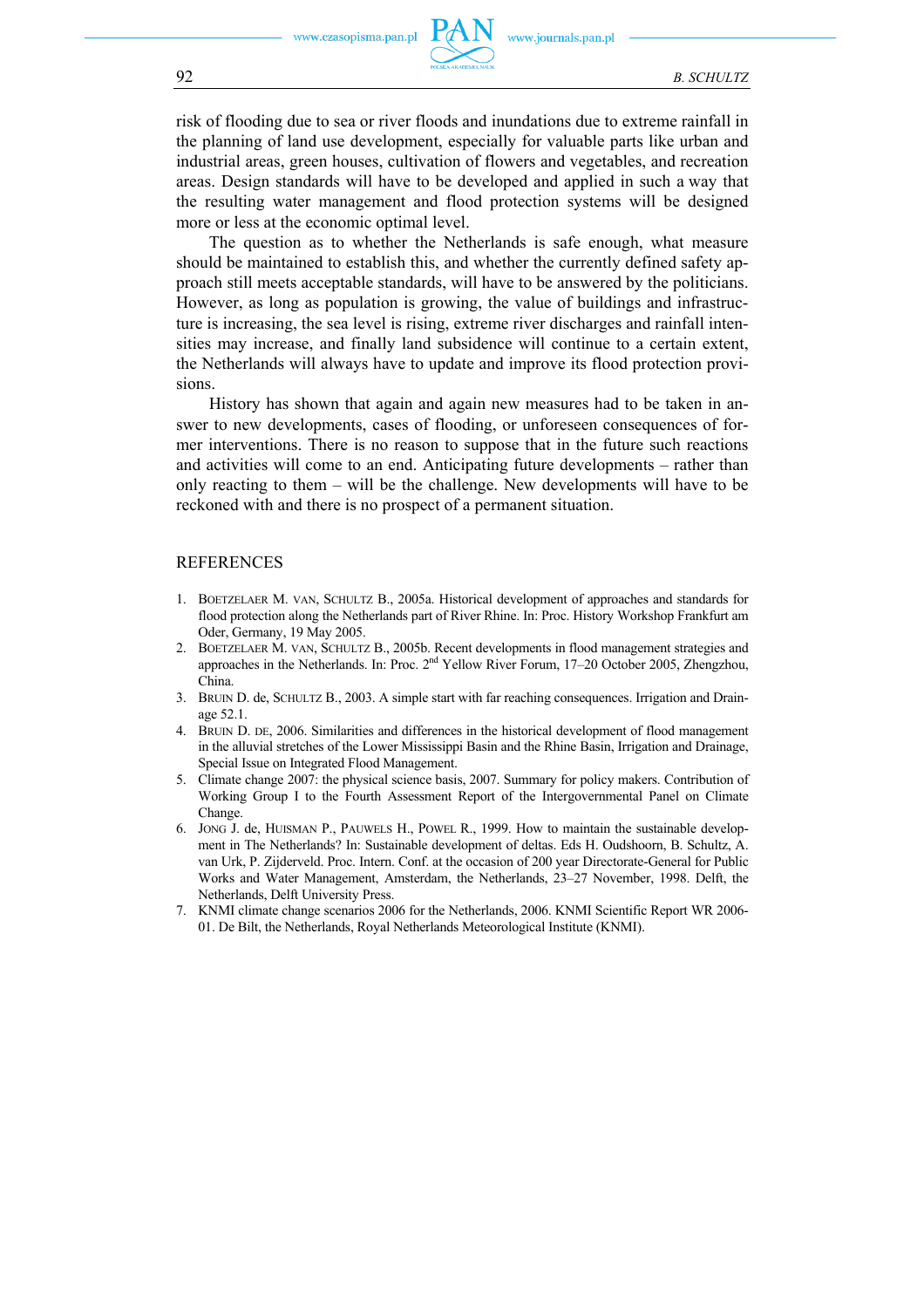www.czasonisma.nan.nl

*Water management and flood protection of the polders…* 93

- 8. Man-made lowlands. History of water management and land reclamation in the Netherlands, 2004. Ed. VAN DE G.P. VEN. 4<sup>th</sup> ed. Matrijs, Utrecht, the Netherlands.
- 9. MEEL P-P.A. VAN, VAN BOETZELAER M.E., BAKKER P.C., 2005. Spatial planning key decision Room for the River. In: Proc. 3rd Intern. Symp. Flood Defence. Nijmegen, the Netherlands, 25–27 May 2005.
- 10. Room for the river, 2000. The Hague, the Netherlands, Min. Transp., Public Works Water Management.
- 11. SCHULTZ B., 1982a. A model to determine optimal sizes for the drainage system in a polder. In: Polders of the world. Vol. 1. Keynote Intern. Symp. Wageningen, the Netherlands, ILRI.
- 12. SCHULTZ B., 1982b. From natural to reclaimed land. Land and water management in the polders of the Netherlands. In: Polders of the world. Keynote Intern. Symp. Wageningen, the Netherlands, ILRI.
- 13. SCHULTZ B., 1993. History of the water management of the polders in the Netherlands.  $5<sup>th</sup>$  Special Session on the History of Irrigation, Drainage and Flood Control. Trans.  $15<sup>th</sup>$  Congr. ICID. New Delhi, India, ICID.
- 14. SCHULTZ B., PREECHA W., 2003. Some practical aspects of the new policy on water management in the Netherlands polders. In: Proc. 9<sup>th</sup> Intern. Drainage Workshop. Utrecht, the Netherlands, 10–13 September 2003.
- 15. SCHULTZ B., SAIFUL A., 1997. Optimisation of water management in polder Flevoland. In: Water: economics, management and demand. Eds M. Kay, T. Franks and L. Smith. Proc. 18<sup>th</sup> ICID Eur. Region. Conf. Oxford, United Kingdom, 1997. London, Great Britain, E & FN Spon.
- 16. SCHULTZ B., SURYADI F.X., 2007. What is the real problem? Water management in the drained lakes of the Netherlands under the impact of climate and man induced changes. In: Water resources management and irrigation and drainage systems development in the European environment. Proc. 22<sup>nd</sup> Eur. Region. Conf. September 2–6, 2007. Pavia, Italy.
- 17. SCHULTZ E., VERHOEVEN B., 1987. Drainage works in the Zuiderzee project. ICID Bull., 36. 2.
- 18. SEGEREN W.A., 1983. Introduction to polders of the world, polders of the world. Final report. Wageningen, the Netherlands, ILRI.
- 19. Towards a new safety approach. A calculation method for probabilities of flooding, 2000. Delft, the Netherlands, TAW.

### **STRESZCZENIE**

### **Gospodarowanie wodą i ochrona polderów przed powodzią w Holandii w aspekcie globalnych zmian klimatu oraz antropogenicznych zmian użytkowania ziemi**

Słowa kluczowe: *polder, gospodarka wodna, ochrona przeciwpowodziowa, gwałtowne opady, zmiana klimatu, planowanie przestrzenne* 

Dwie trzecie powierzchni Holandii jest narażonych na powodzie. Sztormowe spiętrzenia wód na Morzu Północnym, wysokie stany wody w rzekach, awarie obwałowań rowów czy obfite opady mogą powodować powodzie. Użytkowanie obszarów narażonych na zalewanie zależy od stałego odwodnienia i od pompowania wód, ponieważ ich powierzchnia może (trwale lub tylko w czasie zalewu) znajdować się do kilku metrów poniżej poziomu otaczających wód. W ciągu ostatnich